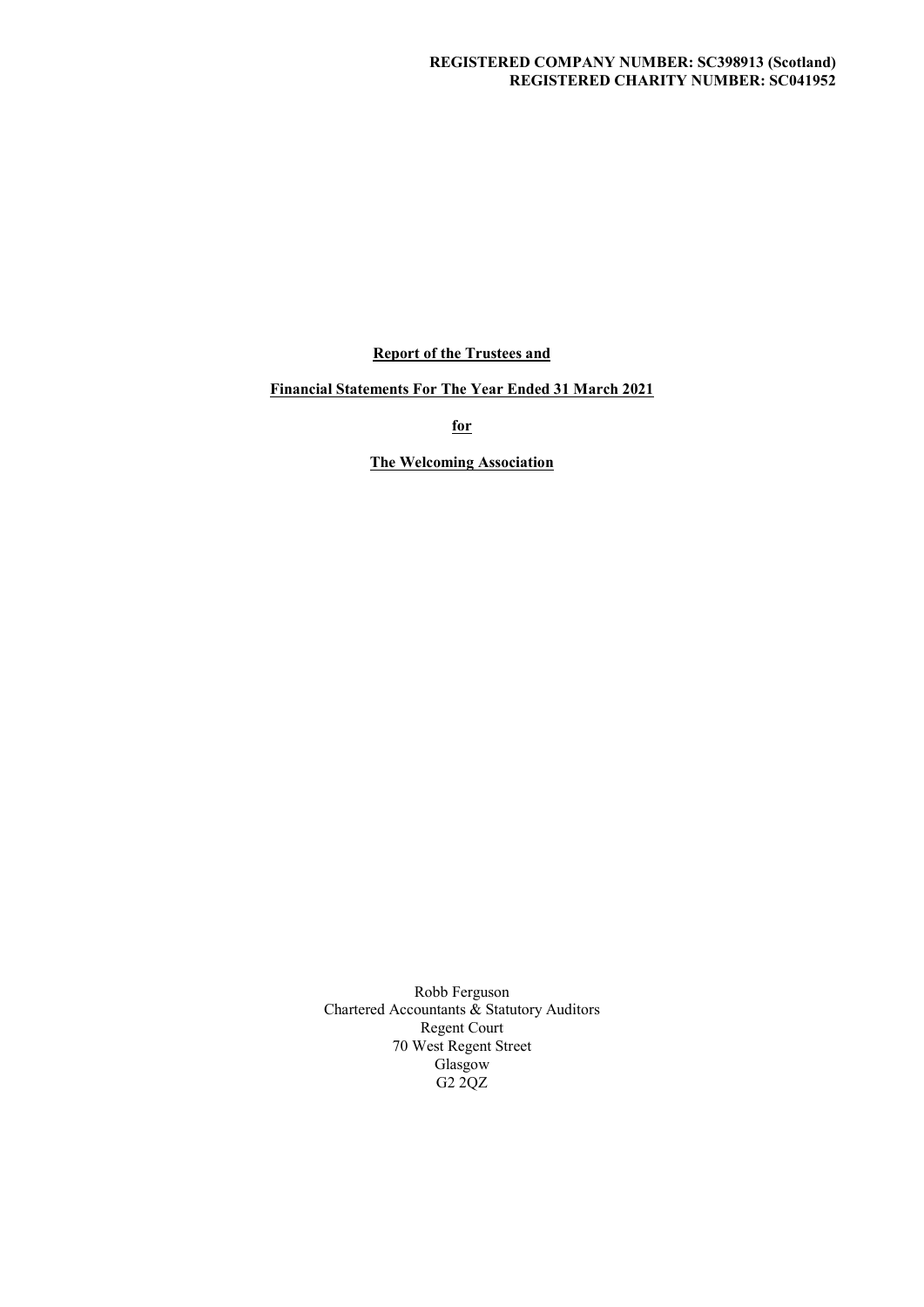# Contents of the Financial Statements For The Year Ended 31 March 2021

|                                                   |              | Page     |  |
|---------------------------------------------------|--------------|----------|--|
| <b>Report of the Trustees</b>                     | $\mathbf{1}$ | to $7$   |  |
| <b>Report of the Independent Auditors</b>         |              | 8 to 10  |  |
| <b>Statement of Financial Activities</b>          |              | 11       |  |
| <b>Statement of Financial Position</b>            |              | 12       |  |
| <b>Notes to the Financial Statements</b>          |              | 13 to 22 |  |
| <b>Detailed Statement of Financial Activities</b> |              | 23       |  |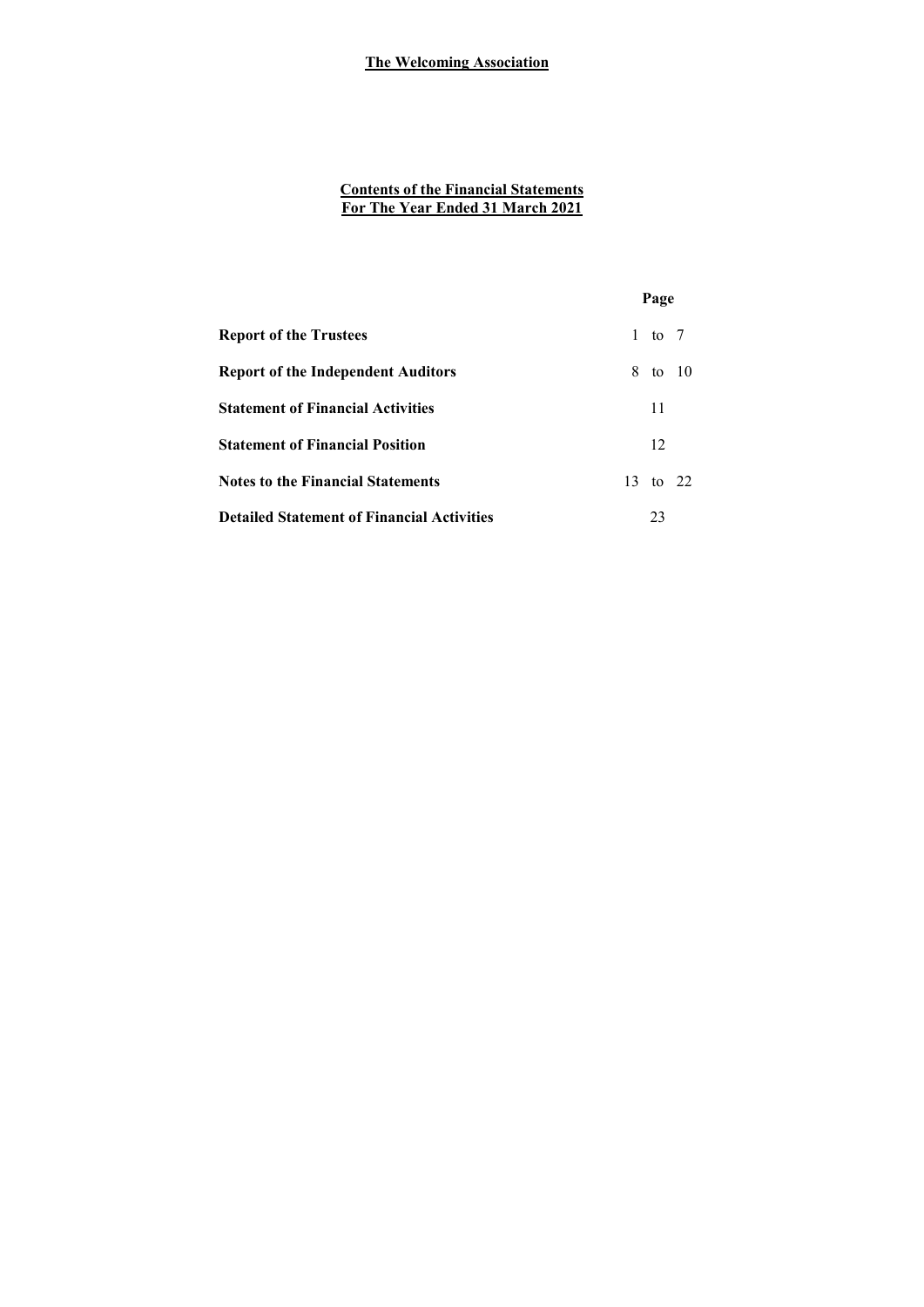# Report of the Trustees For The Year Ended 31 March 2021

The trustees who are also directors of the charity for the purposes of the Companies Act 2006, present their report with the financial statements of the charity for the year ended 31 March 2021. The trustees have adopted the provisions of Accounting and Reporting by Charities: Statement of Recommended Practice applicable to charities preparing their accounts in accordance with the Financial Reporting Standard applicable in the UK and Republic of Ireland (FRS 102) (effective 1 January 2019).

Our vision is of a diverse and inclusive Scotland, where everyone feels welcome and can achieve their potential.

# OBJECTIVES AND ACTIVITIES

## **Objectives**

The charity's objectives as stated in the Articles of Association are:

1) The advancement of education

2) The advancement of citizenship or community development; and

3) The promotion of religious or racial harmony

We believe that through the above three main objectives, our participants will:

- Develop their English language skills, removing language as a barrier to employment, education or integration in Scotland

- Build their social and support networks by making connections and forming friendships with local people and other New Scots

- Learn to live more sustainably through home food growing, home energy saving, recycling, and environmental education

- Gain insight into their new home through experiencing Scotland's music, food, history and culture

- Improve their quality of life in Edinburgh by taking part in creative arts and health and wellbeing activities

Local people will:

- Have opportunities to welcome New Scots to Edinburgh through a range of meaningful and well-supported volunteering positions

- Experience and understand the social, economic and cultural value that migrants and refugees bring to Scotland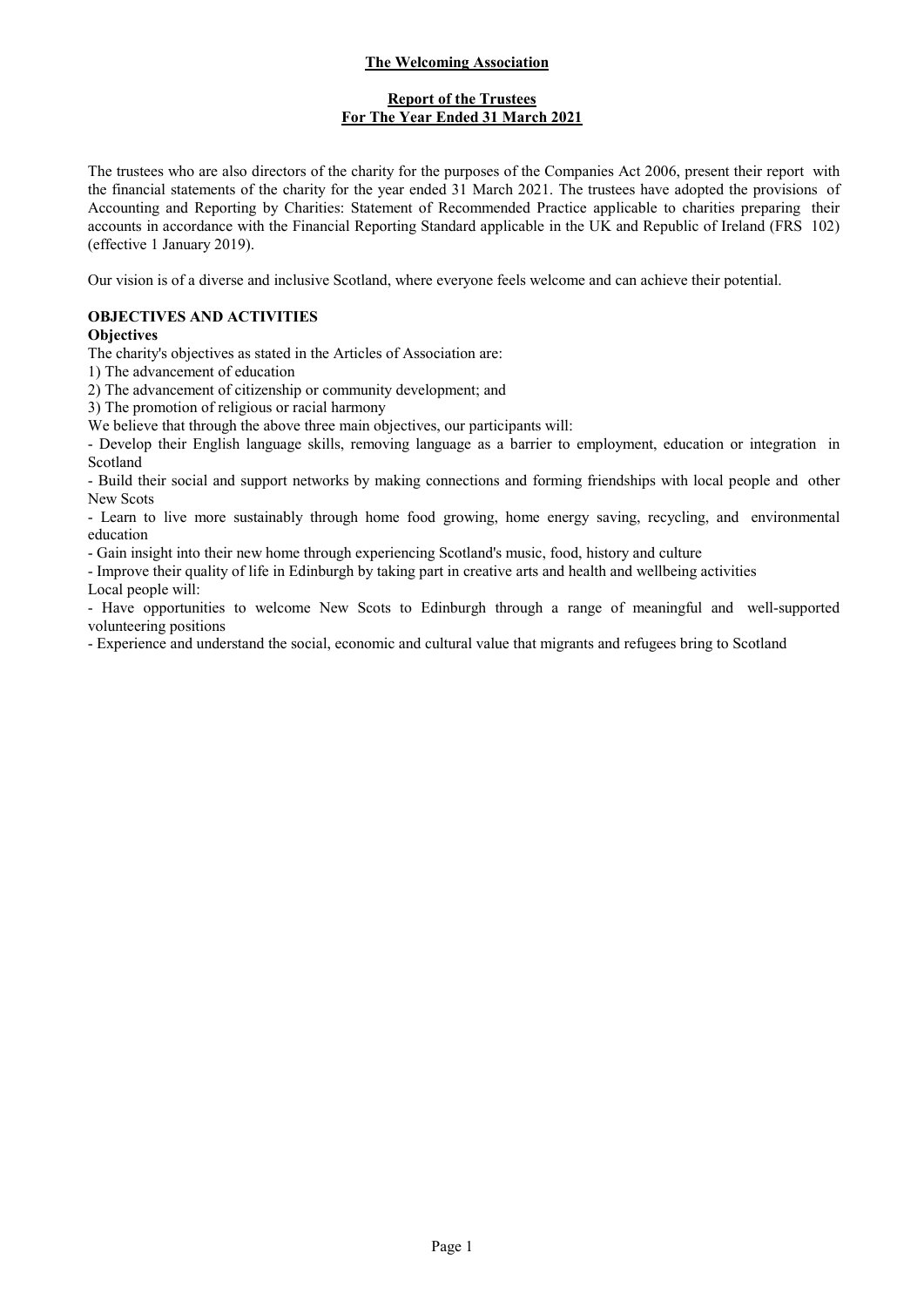## Report of the Trustees For The Year Ended 31 March 2021

# OBJECTIVES AND ACTIVITIES

#### Significant activities

During the year, The Welcoming provided the following activities and welcomed more than 800 service users from over 60 countries, including Syria, Sudan, Palestine, China, Iran, Poland and Venezuela.

- English language classes
- Employment and business guidance
- Digital skills for Arabic speakers
- One-to-one befriending
- Friendship groups
- Home energy and recycling
- Home food growing
- Syrian Resettlement Programme
- Welcoming Choir

### **Highlights**

- 144 drop-in English classes
- 63 New Scots English classes (for Arabic Speakers)
- 236 individuals accessed employability and business guidance support
- 228 individuals supported through the befriending programme
- 1,920 hours of one-to-one befriending conversations by phone or Zoom
- 77 volunteers and 2,042 hours of volunteering
- 60 households received home energy advice
- 98 tonnes of CO2e saved
- 23 households participated in home food growing (harvesting 241kg of produce)
- 22 sessions of the Living Well Lunch Club
- 13 Syrian families provided with refurbished computers

### English Language Classes

Our English language provision remains the core of our programme, reflecting the significance of language to integration and settlement and is the first entry point for most of our new participants before they begin to engage in other social and cultural activities.

English language is the major barrier to New Scots gaining employment that matches their skills and qualifications. In order to overcome this barrier, we provide classes throughout the week at all stages from complete beginners to advanced levels.

All classes are taught by qualified and experienced ESOL teachers, with the majority being volunteers.

This year we organised several English courses: Communication Skills for Work, Current Affairs and Reading Comprehension, English Language for Wellbeing, and English Language for Climate Change.

### Employment and Business Guidance

This programme focuses on aspects of employability that are particularly challenging for New Scots - job applications, interview skills, and confidence building.

The work is delivered through one-to-one tailored support.

More than 75% of people who accessed the employability service this year achieved a positive destination (i.e. employment, volunteering, training or education).

### Digital Skills for Arabic speakers

The digital skills classes for Arabic speakers help service users develop their proficiency with computers and other information technologies.

### One-to-One Befriending

The friendship programme connects local volunteers with service users to provide opportunities to practice and improve their English, get to know Edinburgh and the local community and meet new people. Introductory meetings are hosted by The Welcoming's Befriending team with support from a volunteer interpreter if required.

During the meeting the participant's individual needs and priorities are shared and the ways in which volunteer befrienders can offer support are agreed.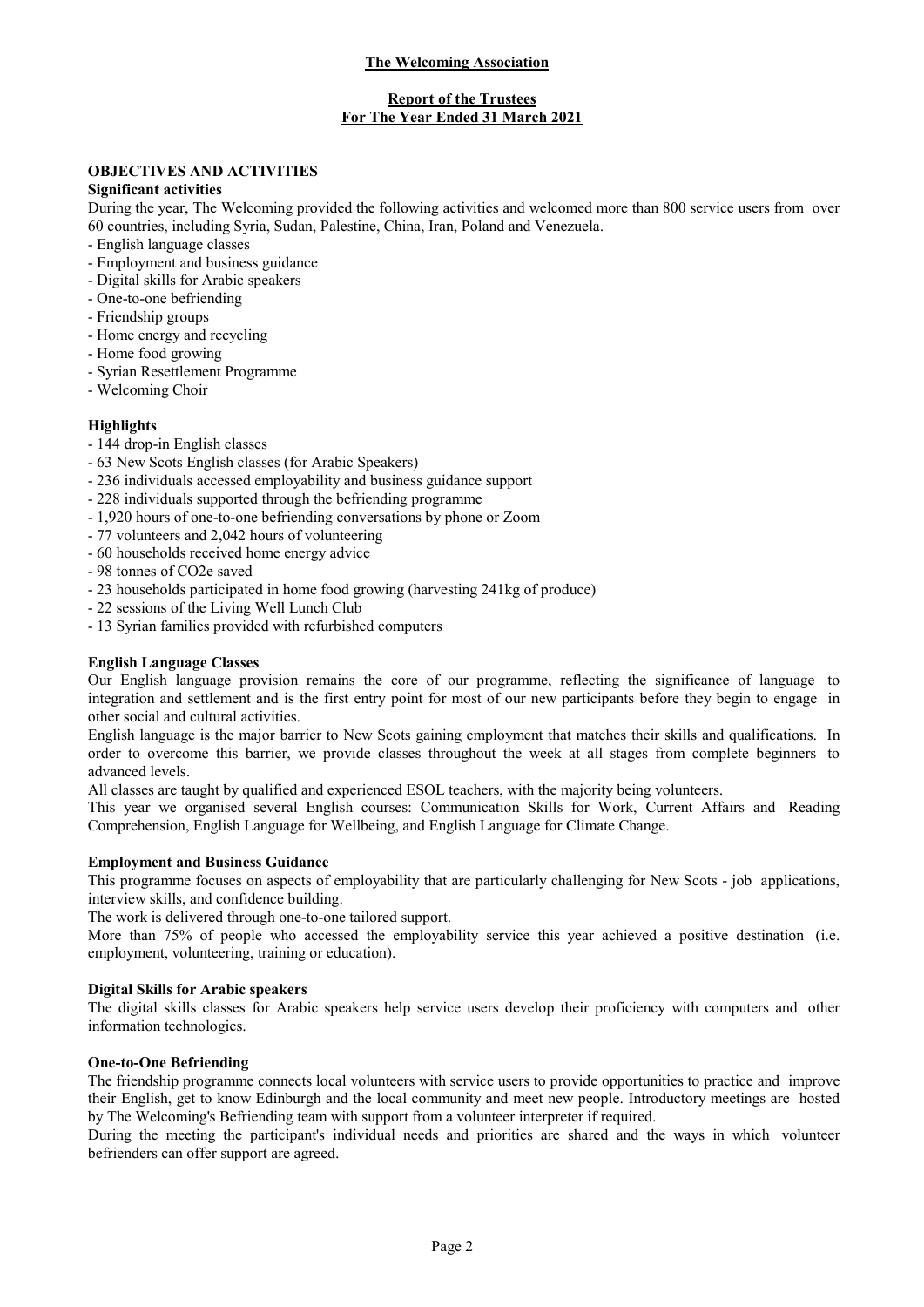## Report of the Trustees For The Year Ended 31 March 2021

#### OBJECTIVES AND ACTIVITIES

Before Covid-19, support included accompanying service users on buses, going to local shops and facilities, attending groups and activities together, such as libraries sports centre, toddler groups, helping with English language and offering homework support for parents and their children. During the pandemic, support has included going for walks, exploring nature, helping with understanding Covid regulations, talking and providing a listening ear.

One-to-one befriending was adapted remotely this year to take place over 1,920 hours of phone calls, videocalls and messaging.

#### Friendship Groups

The Weekly Cultural Exchange for Women is a relaxed social space for women in Edinburgh to share stories, culture, craft and friendship, and provides integrating opportunities for New Scots women to practice English language.

The Women's Friendship Group is a multi-cultural women's group which openly welcomes Arabic-speaking New Scots to Edinburgh, to share friendship, practice English and build community.

The Weekly "Wee Blether" online group is an informal and friendly conversation group for New Scots to Edinburgh to practice English and discuss a range of interesting topics.

#### Home Energy and Recycling

The home energy and recycling programme aims to help our participants understand home energy systems, suppliers and tariffs and to understand local recycling practices.

The objective is to enable people to save money, avoid fuel poverty and increase energy efficiency within their homes. Participants receive household visits where initially an energy audit is carried out to establish what areas of the home are best to target to try and reduce the overall energy usage. Other support includes contact with energy suppliers to either switch, give meter readings register an account in the family's name or apply for the Warm Home Discount.

#### Home Food Growing

The project provides participants with an opportunity to raise their awareness about home food growing opportunities. This year, 23 households participated in home food growing and harvested 241 kg of usable produce.

#### Syrian Resettlement Programme

We offer a flexible and relevant programme of English language tuition and cultural integration activities to support the community arriving in Edinburgh through the UK Government's Syrian Resettlement Programme.

The cross-generational learning of our Parent and Child English classes have had a particularly positive effect for all the families involved. Fathers especially, who are traditionally teachers for their children, have benefited enormously from this by acknowledging that their children are far more 'elastic' when it comes to language learning and allowing and enjoying how they are able to help them with pronunciation and word order.

We also supported 13 Syrian families to receive refurbished laptops. This helped to address the digital poverty experienced by our service users.

#### The Welcoming Choir

The choir is a great example of how The Welcoming can offer opportunities for creative learning outside of traditional classes. Our music teacher has devised methods for the choir to learn songs which are easy and fun for non-English speakers to learn.

#### Volunteering Scheme

Volunteers are vital to our work, helping us to welcome New Scots in all kinds of ways. The 77 volunteers who supported us this year have offered an incredible 2,042 hours of volunteering. Key contributors include ESOL teaching, and befriending. Volunteers assist across all activities of The Welcoming, in the office and as part of community events. They bring a wide range of skills, experiences and perspectives to our work and play a key role in delivering The Welcoming's activities. Involving volunteers helps to ensure that The Welcoming is a diverse and flexible organisation that can respond effectively to the needs and interests of participants.

#### Collaborative and Partnership Working

Collaborative working is at the heart of The Welcoming. We helped New Scots connect with services and opportunities across Edinburgh and have strengthened our partnerships with many organisations:

- Scottish Government

- Scottish Refugee Council

- NHS Lothian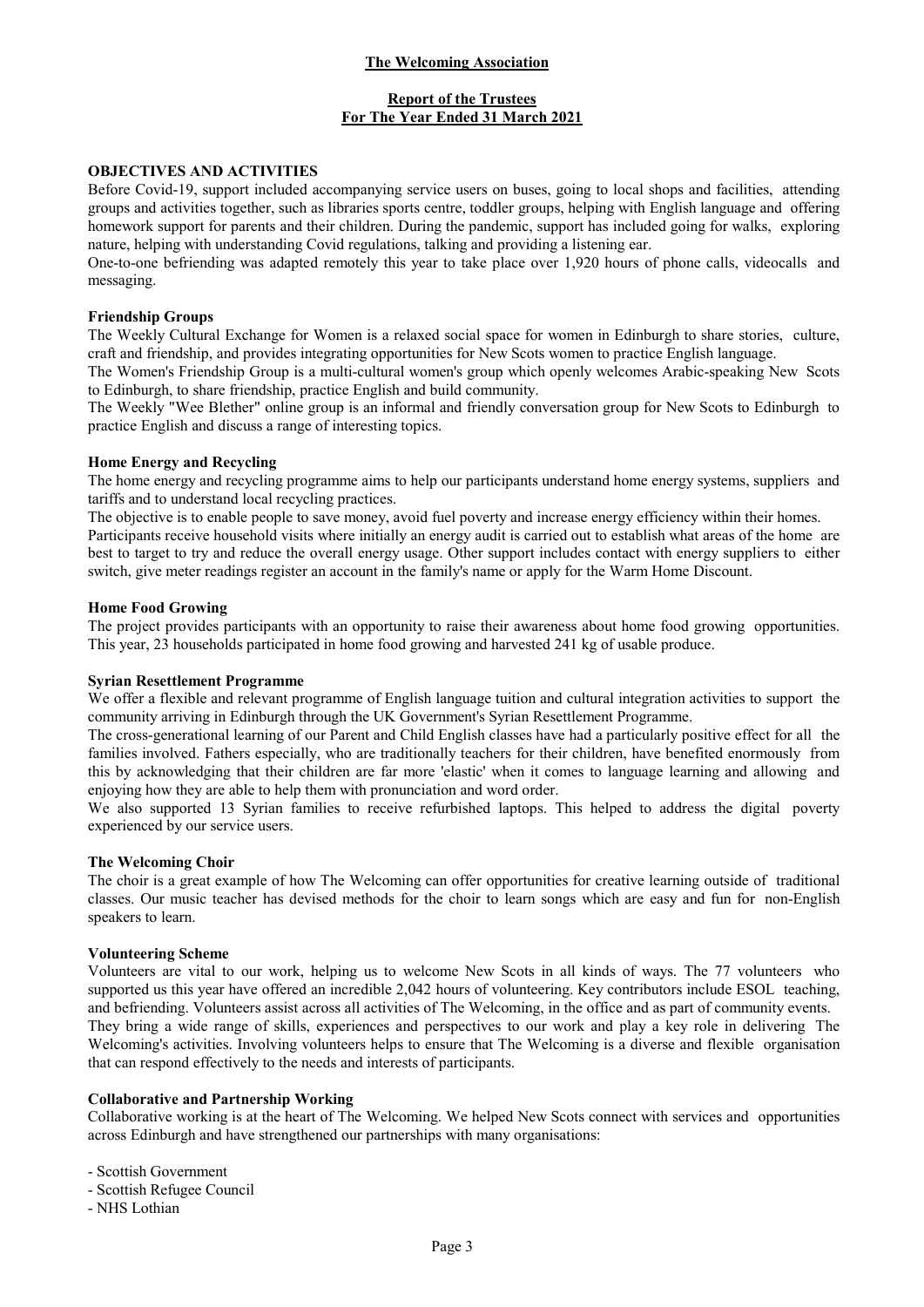### Report of the Trustees For The Year Ended 31 March 2021

### OBJECTIVES AND ACTIVITIES

- City of Edinburgh Council
- Audacious Women Festival
- Broomhouse Centre
- Business Gateway
- Citizens Advice Edinburgh
- Community Renewal
- Department of Work and Pensions
- Eden Project Communities
- Edinburgh City Council Refugee Support team
- Edinburgh Fringe Society
- Edinburgh Printmakers
- Edinburgh and Lothians Regional Equality Council
- Grassroots Remedies
- Health All Round
- Health in Mind
- LinkNet Mentoring
- Multicultural Family Base
- New Scots Steering Group
- NHS Midwives
- Open Book
- People Know How
- Pilton Community Health Project
- Sacro
- Saheliya
- Score Scotland
- Shakti Women's Aid
- SHRUB (Zero Waste Hub)
- Skills Development Scotland
- South Bridge Resource Centre
- The Mindfulness Association
- Volunteer Centre Edinburgh

More information on the organisation's activities can be found on our website: www.thewelcoming.org

#### The Impact of Covid-19

The Welcoming is an organisation that works with people who often live in areas of multiple deprivation and require significant financial, social and cultural support.

The disruption caused by the Covid-19 crisis has been difficult for many of the people we try to help. Restrictions on face-to-face interaction have been particularly challenging but The Welcoming has worked hard to ensure participants continue to receive support through our services.

Staff have adapted well to working remotely with the following services offered online during the financial year:

- English language classes
- Employment and business guidance
- Digital skills for Arabic speakers
- One-to-one befriending
- Friendship groups
- Home energy and recycling
- Home food growing
- Welcoming Choir

Our existing funders have been very understanding and supportive during this time and have provided us with additional funding to cope with the crisis. With financial help from the Scottish Government, we provided small hardship allowances for those most in need. With this support we have expanded our virtual befriending service, provided advice to help ease some of the anxiety, and provided financial support to households particularly exposed by the crisis.

### Our Funders

The Welcoming Association would like to extend its appreciation to our funders for their unwavering and continued support over the years:

- Big Bike Revival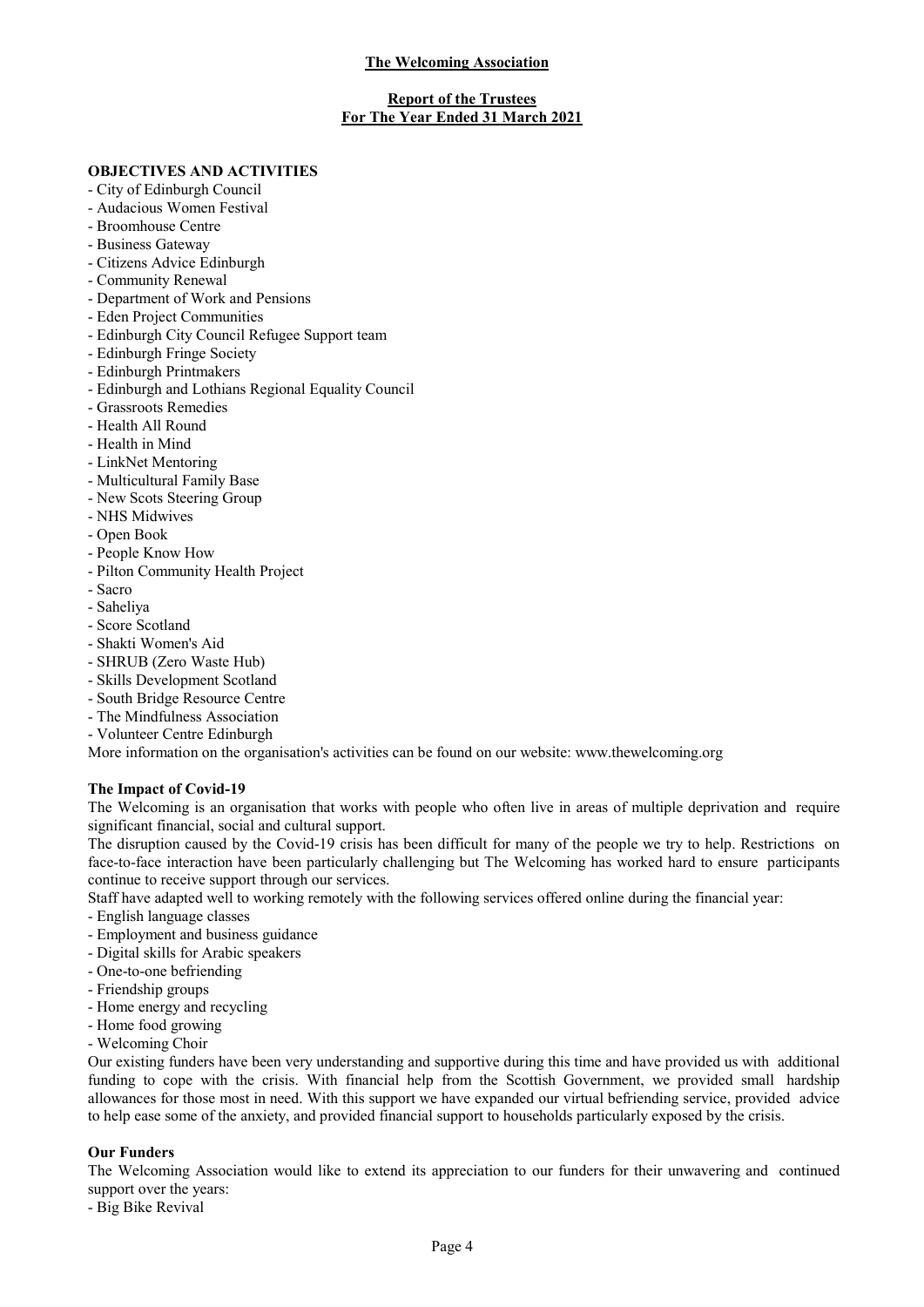## Report of the Trustees For The Year Ended 31 March 2021

# OBJECTIVES AND ACTIVITIES

- Climate Challenge Fund
- Community Job Scotland
- Corra Foundation
- Edinburgh Integrated Joint Board
- Henry Smith Charitable Trust
- Paul Hamlyn Foundation
- The City of Edinburgh Council
- The National Lottery Community Fund
- The Scottish Government's Equality Fund
- Tudors Trust
- University of Edinburgh

## FINANCIAL REVIEW

#### Financial review

Income for the year was £484,430 and expenditure was £440,335 resulting in surplus for the year of £44,095. A full breakdown of the income and expenditure is given in the Statement of Financial Activities on page 23.

The Welcoming Board has concluded that the organisation should have unrestricted reserves of approximately three months' running costs (approximately £90,000) to provide for periods when there is a shortfall of funding and further funding is being sought. Unrestricted reserves as at 31st March 2021 of £99,891 are above this target figure. The directors' recognise the importance of sufficient reserves and have prioritised funding diversification and sustainability as part of the longer-term strategic plan.

The Welcoming employees are predominantly employed on fixed term contracts subject to the availability of funding.

### STRUCTURE, GOVERNANCE AND MANAGEMENT

#### Structure

The Welcoming Association, also known as 'The Welcoming' is a company limited by guarantee, with the liability of members limited to £1 each. The company is governed by the terms of its Articles of Association and is a registered Scottish Charity.

Members of The Welcoming Board are elected from the membership of The Welcoming at the Annual General Meeting or appointed at any time by the Board. At each Annual General Meeting, Board members who have served for a continuous three-year period retire from office but may be eligible for re-election or re-appointment for a further period of three years, subject to a maximum six years in total.

New Board members receive an induction pack with background information about The Welcoming and OSCR Guidance and Good Practice for Charity Trustees. They also attend an orientation meeting at The Welcoming and are encouraged to join The Welcoming's activities and events in order to meet participants and become familiar with the work of the organisation.

The Board meets every two months and is responsible for the overall strategic management and development of the organisation. Day to day management of the charity is delegated to the Director, Tesfu Gessesse.

The names of those who served as members of the Welcoming Board during the year are shown on page 6.

#### Governance and Management

The Welcoming Association places great importance in having accountable, transparent and responsible governance that ensures the activities of the Association are in line with its vision and values.

The Welcoming Board focuses its work on providing oversight over financial performance, risk management and organisational performance and impact. The Board also provides recommendations for the strategic and operational direction of The Welcoming.

The Board of Directors is responsible for providing overall strategic direction but the 13 members of our multicultural and diverse workforce, led by a capable senior management team, and supported by a wide range of volunteers, are responsible for implementing the delivery of the strategic plan.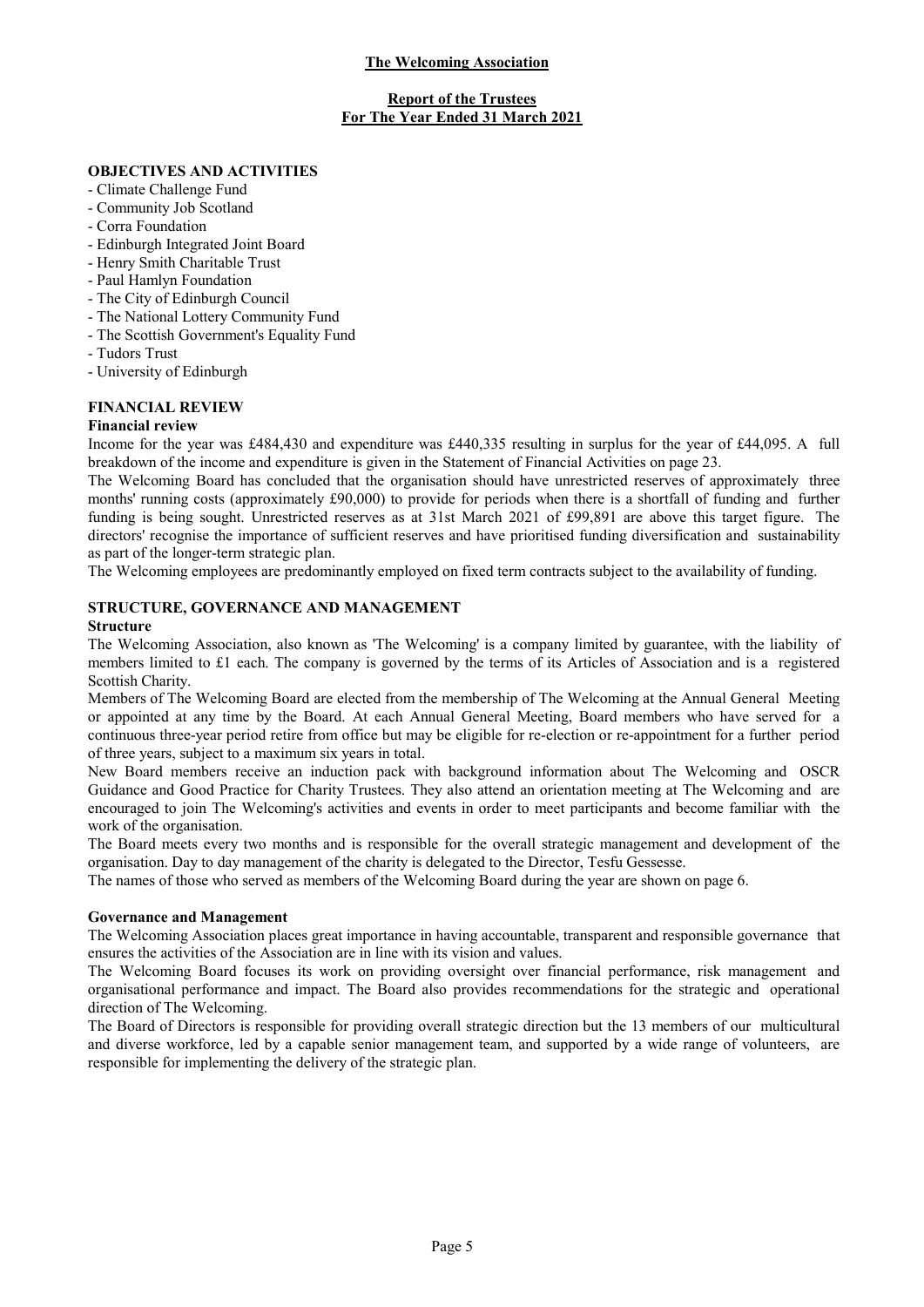## Report of the Trustees For The Year Ended 31 March 2021

### STRUCTURE, GOVERNANCE AND MANAGEMENT

#### The Purpose of The Welcoming Association

The Welcoming exists to welcome, orientate and assist migrants and refugees in Edinburgh so that they can build positive lives, have choices, contribute to their new communities and feel at home in Scotland.

Inward migration is crucial to Scotland's future prosperity. Scotland has demographic and geographical needs that are distinct from the rest of the UK, and it is essential that we are an attractive destination for migrants able to come here under prevailing UK immigration policy.

Our strategic aims are to:

- Encourage people from across the world to actively choose Scotland as their home

- Enable New Scots to quickly settle and contribute to their new country
- Engage established Scots of all ages in the process of welcoming new arrivals

- Ensure effective partnership working with other organisations sharing these aims

- Influence policy and practice to advance the integration and inclusion of our New Scots

The Welcoming provides opportunities to build confidence, socialise and develop English language skills which are essential for creating the ability to integrate, develop and share interests. The Welcoming further supports New Scots to utilise and develop their skills, find employment and access local services. The Welcoming offers numerous opportunities for friendship, creativity, health and wellbeing.

The Welcoming nurtures a diverse and inclusive society where all feel welcome and empowered to achieve their full potential, The Welcoming builds community by connecting locals and New Scots through social and cultural exchanges and in collaboration with numerous partners.

#### REFERENCE AND ADMINISTRATIVE DETAILS

Registered Company number SC398913 (Scotland)

Registered Charity number SC041952

### Registered office

Unit 1 20 Westfield Avenue Edinburgh EH11 2TT

### **Trustees**

A Afaz (appointed 23.3.21) N Croft G Gibson Ms C Hirst (appointed 23.3.21) A W Khan Ms C Mance Ms S E Miller Ms M T Talensby (appointed 23.3.21) A Thin (appointed 23.3.21) K F Watson

### Company Secretary

A W Khan

### Auditors

Robb Ferguson Chartered Accountants & Statutory Auditors Regent Court 70 West Regent Street Glasgow G2 2QZ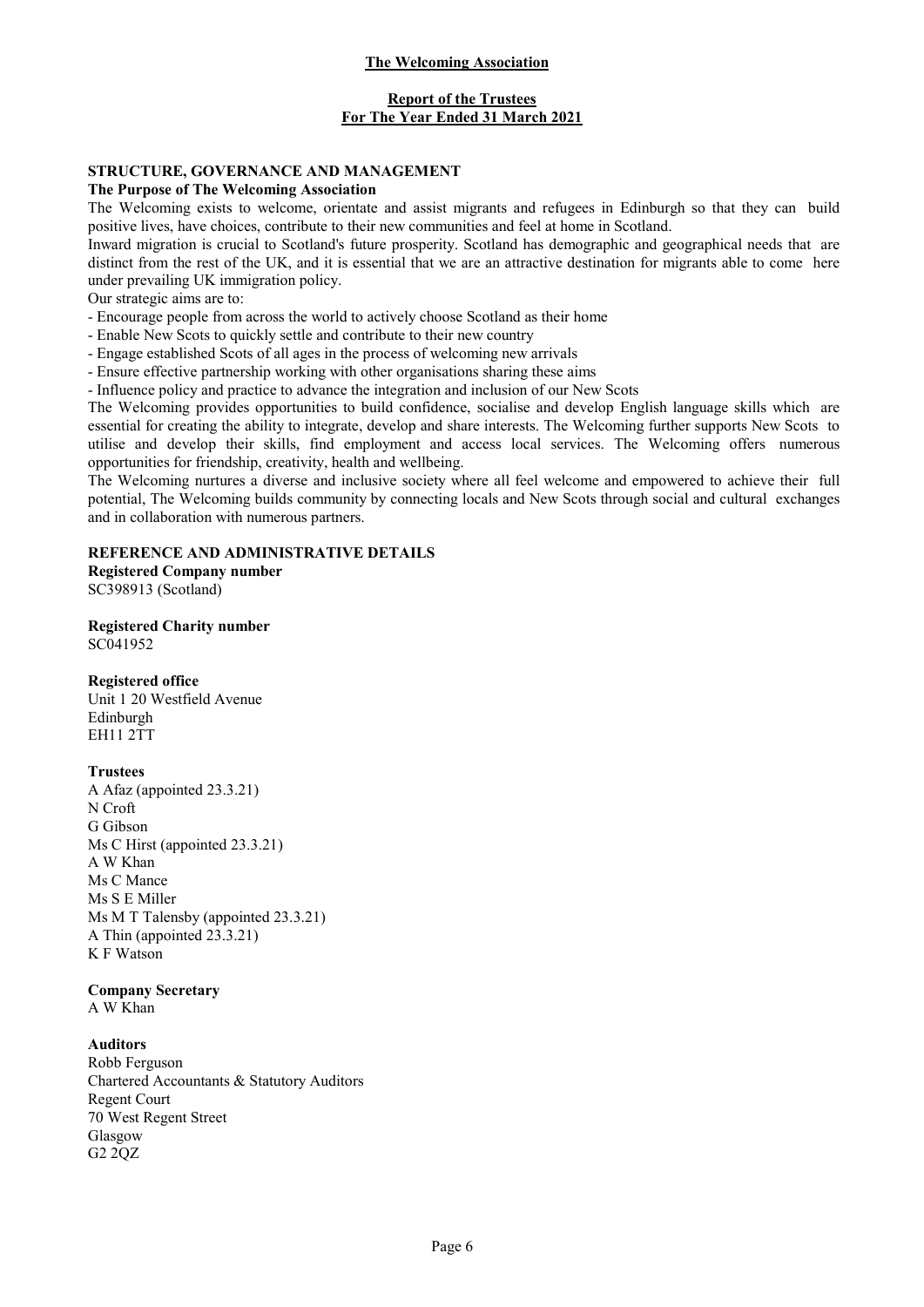# Report of the Trustees For The Year Ended 31 March 2021

### STATEMENT OF TRUSTEES' RESPONSIBILITIES

The trustees (who are also the directors of The Welcoming Association for the purposes of company law) are responsible for preparing the Report of the Trustees and the financial statements in accordance with applicable law and United Kingdom Accounting Standards (United Kingdom Generally Accepted Accounting Practice).

Company law requires the trustees to prepare financial statements for each financial year which give a true and fair view of the state of affairs of the charitable company and of the incoming resources and application of resources, including the income and expenditure, of the charitable company for that period. In preparing those financial statements, the trustees are required to

- select suitable accounting policies and then apply them consistently:
- observe the methods and principles in the Charity SORP;
- make judgements and estimates that are reasonable and prudent;
- prepare the financial statements on the going concern basis unless it is inappropriate to presume that the charitable company will continue in business.

The trustees are responsible for keeping proper accounting records which disclose with reasonable accuracy at any time the financial position of the charitable company and to enable them to ensure that the financial statements comply with the Companies Act 2006. They are also responsible for safeguarding the assets of the charitable company and hence for taking reasonable steps for the prevention and detection of fraud and other irregularities.

In so far as the trustees are aware:

- there is no relevant audit information of which the charitable company's auditors are unaware; and
- the trustees have taken all steps that they ought to have taken to make themselves aware of any relevant audit information and to establish that the auditors are aware of that information.

#### AUDITORS

The auditors, Robb Ferguson, will be proposed for re-appointment at the forthcoming Annual General Meeting.

Approved by order of the board of trustees on 7 October 2021 and signed on its behalf by:

G Gibson - Trustee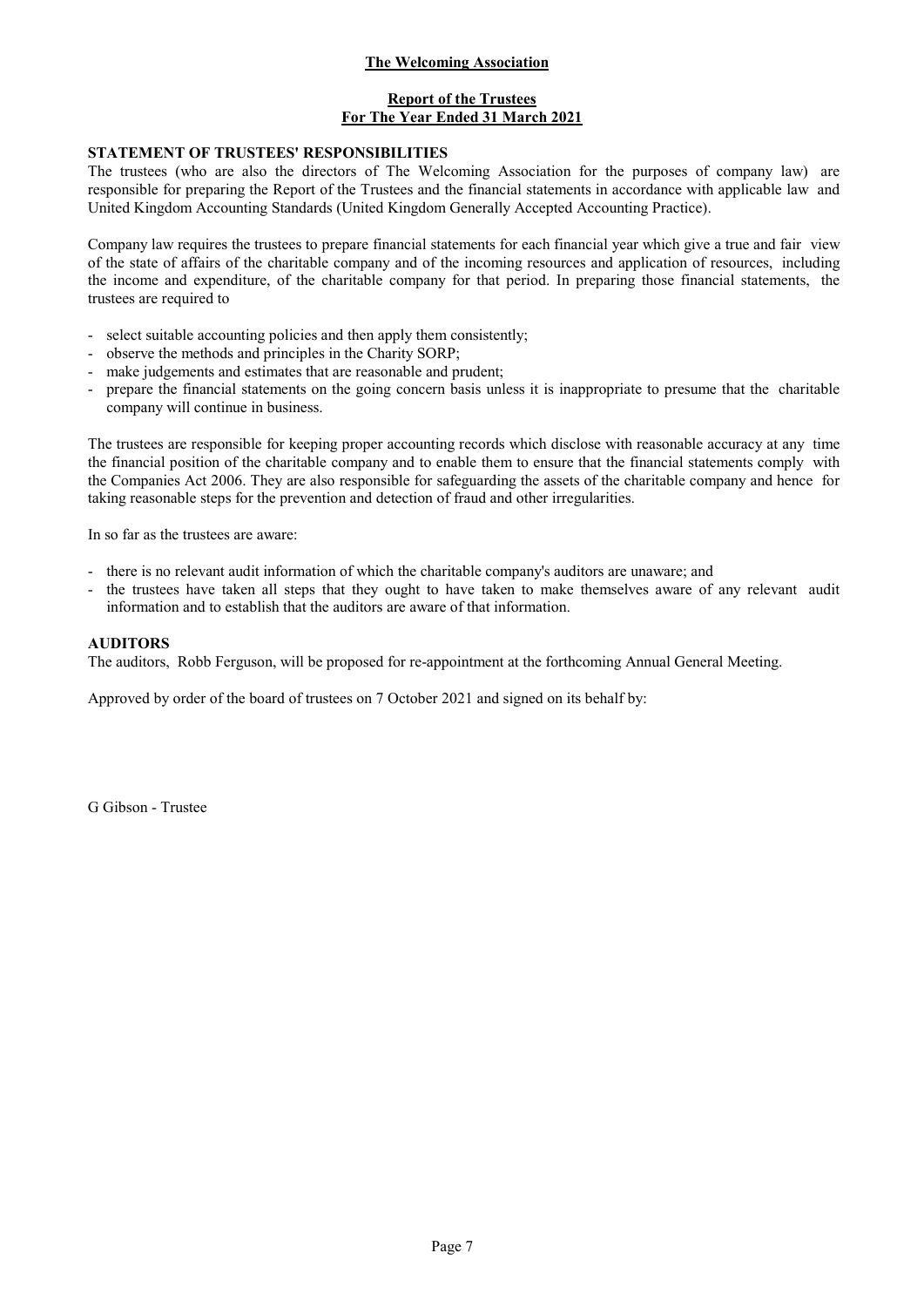### Report of the Independent Auditors to the Members of The Welcoming Association

### Opinion

We have audited the financial statements of The Welcoming Association (the 'charitable company') for the year ended 31 March 2021 which comprise the Statement of Financial Activities, the Statement of Financial Position and notes to the financial statements, including a summary of significant accounting policies. The financial reporting framework that has been applied in their preparation is applicable law and United Kingdom Accounting Standards (United Kingdom Generally Accepted Accounting Practice).

In our opinion the financial statements:

- give a true and fair view of the state of the charitable company's affairs as at 31 March 2021 and of its incoming resources and application of resources, including its income and expenditure, for the year then ended;
- have been properly prepared in accordance with United Kingdom Generally Accepted Accounting Practice; and
- have been prepared in accordance with the requirements of the Companies Act 2006.

### Basis for opinion

We conducted our audit in accordance with International Standards on Auditing (UK) (ISAs (UK)) and applicable law. Our responsibilities under those standards are further described in the Auditors' responsibilities for the audit of the financial statements section of our report. We are independent of the charitable company in accordance with the ethical requirements that are relevant to our audit of the financial statements in the UK, including the FRC's Ethical Standard, and we have fulfilled our other ethical responsibilities in accordance with these requirements. We believe that the audit evidence we have obtained is sufficient and appropriate to provide a basis for our opinion. We conducted our audit in accordance with International Standards on Auditing (UK) (ISAs (UK)) and applicable law. Our responsibilities under those standards are further described in the Auditors' responsibilities for the audit of the financial statements section of our report. We are independent of the charitable company in accordance with the ethical requirements that are relevant to our audit of the financial statements in the UK, including the FRC's Ethical Standard. Those standards require us to comply with the Auditing Practices Board's (APB's) Ethical Standards for Auditors, including "APB Ethical Standard - Provisions available for Small Entities (Revised)", and we have fulfilled our other ethical responsibilities in accordance with these requirements. We believe that the audit evidence we have obtained is sufficient and appropriate to provide a basis for our opinion.

### Conclusions relating to going concern

In auditing the financial statements, we have concluded that the trustees' use of the going concern basis of accounting in the preparation of the financial statements is appropriate.

Based on the work we have performed, we have not identified any material uncertainties relating to events or conditions that, individually or collectively, may cast significant doubt on the charitable company's ability to continue as a going concern for a period of at least twelve months from when the financial statements are authorised for issue.

Our responsibilities and the responsibilities of the trustees with respect to going concern are described in the relevant sections of this report.

### Other information

The trustees are responsible for the other information. The other information comprises the information included in the Annual Report, other than the financial statements and our Report of the Independent Auditors thereon.

Our opinion on the financial statements does not cover the other information and, except to the extent otherwise explicitly stated in our report, we do not express any form of assurance conclusion thereon.

In connection with our audit of the financial statements, our responsibility is to read the other information and, in doing so, consider whether the other information is materially inconsistent with the financial statements or our knowledge obtained in the audit or otherwise appears to be materially misstated. If we identify such material inconsistencies or apparent material misstatements, we are required to determine whether this gives rise to a material misstatement in the financial statements themselves. If, based on the work we have performed, we conclude that there is a material misstatement of this other information, we are required to report that fact. We have nothing to report in this regard.

### Opinions on other matters prescribed by the Companies Act 2006

In our opinion, based on the work undertaken in the course of the audit:

- the information given in the Report of the Trustees for the financial year for which the financial statements are prepared is consistent with the financial statements; and
- the Report of the Trustees has been prepared in accordance with applicable legal requirements.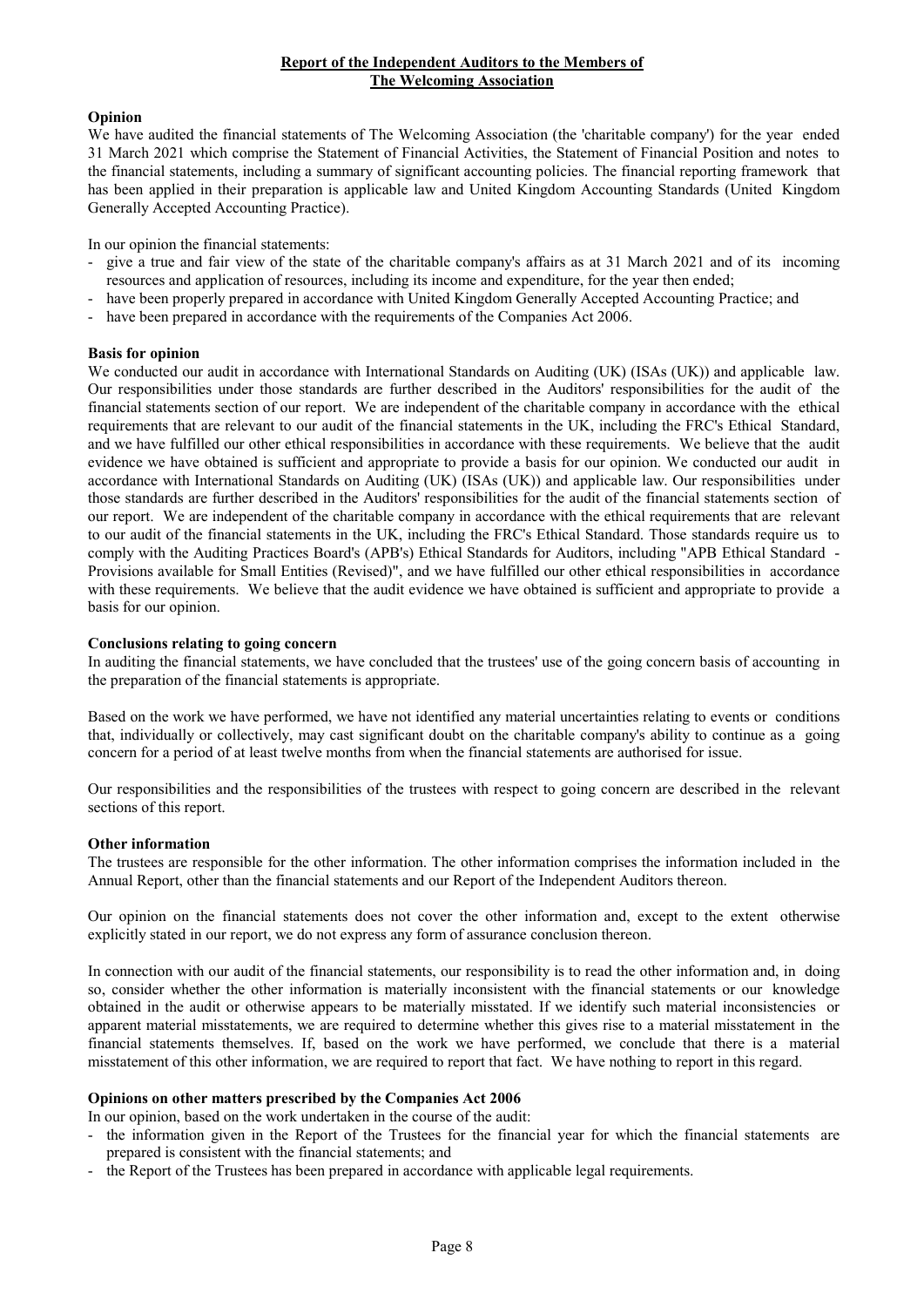## Report of the Independent Auditors to the Members of The Welcoming Association

### Matters on which we are required to report by exception

In the light of the knowledge and understanding of the charitable company and its environment obtained in the course of the audit, we have not identified material misstatements in the Report of the Trustees.

We have nothing to report in respect of the following matters where the Companies Act 2006 requires us to report to you if, in our opinion:

- adequate accounting records have not been kept or returns adequate for our audit have not been received from branches not visited by us; or
- the financial statements are not in agreement with the accounting records and returns; or
- certain disclosures of trustees' remuneration specified by law are not made; or
- we have not received all the information and explanations we require for our audit; or
- the trustees were not entitled to take advantage of the small companies exemption from the requirement to prepare a Strategic Report or in preparing the Report of the Trustees.

#### Responsibilities of trustees

As explained more fully in the Statement of Trustees' Responsibilities, the trustees (who are also the directors of the charitable company for the purposes of company law) are responsible for the preparation of the financial statements and for being satisfied that they give a true and fair view, and for such internal control as the trustees determine is necessary to enable the preparation of financial statements that are free from material misstatement, whether due to fraud or error.

In preparing the financial statements, the trustees are responsible for assessing the charitable company's ability to continue as a going concern, disclosing, as applicable, matters related to going concern and using the going concern basis of accounting unless the trustees either intend to liquidate the charitable company or to cease operations, or have no realistic alternative but to do so.

# Our responsibilities for the audit of the financial statements

Our objectives are to obtain reasonable assurance about whether the financial statements as a whole are free from material misstatement, whether due to fraud or error, and to issue a Report of the Independent Auditors that includes our opinion. Reasonable assurance is a high level of assurance, but is not a guarantee that an audit conducted in accordance with ISAs (UK) will always detect a material misstatement when it exists. Misstatements can arise from fraud or error and are considered material if, individually or in the aggregate, they could reasonably be expected to influence the economic decisions of users taken on the basis of these financial statements.

As part of an audit in accordance with ISAs (UK), we exercise professional judgment and maintain professional scepticism throughout the audit. We also:

- Identify and assess the risks of material misstatement of the financial statements, whether due to fraud or error, design and perform audit procedures responsive to those risks, and obtain audit evidence that is sufficient and appropriate to provide a basis for our opinion. The risk of not detecting a material misstatement resulting from fraud is higher than for one resulting from error, as fraud may involve collusion, forgery, intentional omissions, misrepresentations, or the override of internal control.

- Obtain an understanding of internal control relevant to the audit in order to design audit procedures that are appropriate in the circumstances, but not for the purpose of expressing an opinion on the effectiveness of the 's company's internal control.

- Evaluate the appropriateness of accounting policies used and the reasonableness of accounting estimates and related disclosures made by the directors.

- Conclude on the appropriateness of the directors' use of the going concern basis of accounting and, based on the audit evidence obtained, whether a material uncertainty exists related to events or conditions that may cast significant doubt on the company's ability to continue as a going concern. If we conclude that a material uncertainty exists, we are required to draw attention in our auditor's report to the related disclosures in the financial statements or, if such disclosures are inadequate, to modify our opinion. Our conclusions are based on the audit evidence obtained up to the date of our auditor's report. However, future events or conditions may cause the company to cease to continue as a going concern.

- Evaluate the overall presentation, structure and content of the financial statements, including the disclosures, and whether the financial statements represent the underlying transactions and events in a manner that achieves fair presentation.

A further description of our responsibilities for the audit of the financial statements is located on the Financial Reporting Council's website at www.frc.org.uk/auditorsresponsibilities. This description forms part of our Report of the Independent Auditors.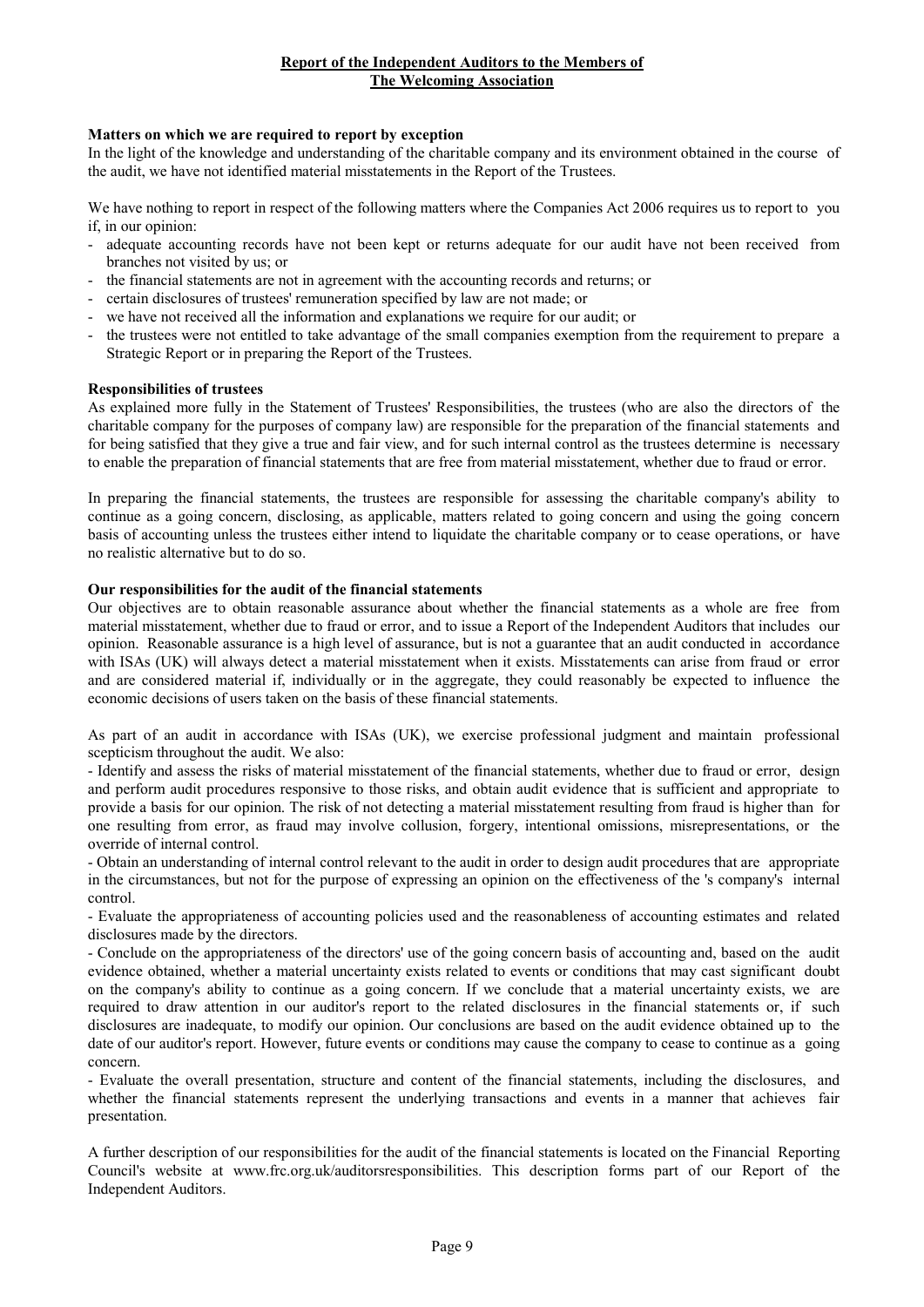## Report of the Independent Auditors to the Members of The Welcoming Association

#### Use of our report

This report is made solely to the charitable company's members, as a body, in accordance with Chapter 3 of Part 16 of the Companies Act 2006. Our audit work has been undertaken so that we might state to the charitable company's members those matters we are required to state to them in an auditors' report and for no other purpose. To the fullest extent permitted by law, we do not accept or assume responsibility to anyone other than the charitable company and the charitable company's members as a body, for our audit work, for this report, or for the opinions we have formed.

Janice Alexander (Senior Statutory Auditor) for and on behalf of Robb Ferguson Chartered Accountants & Statutory Auditors Regent Court 70 West Regent Street Glasgow G2 2QZ

7 October 2021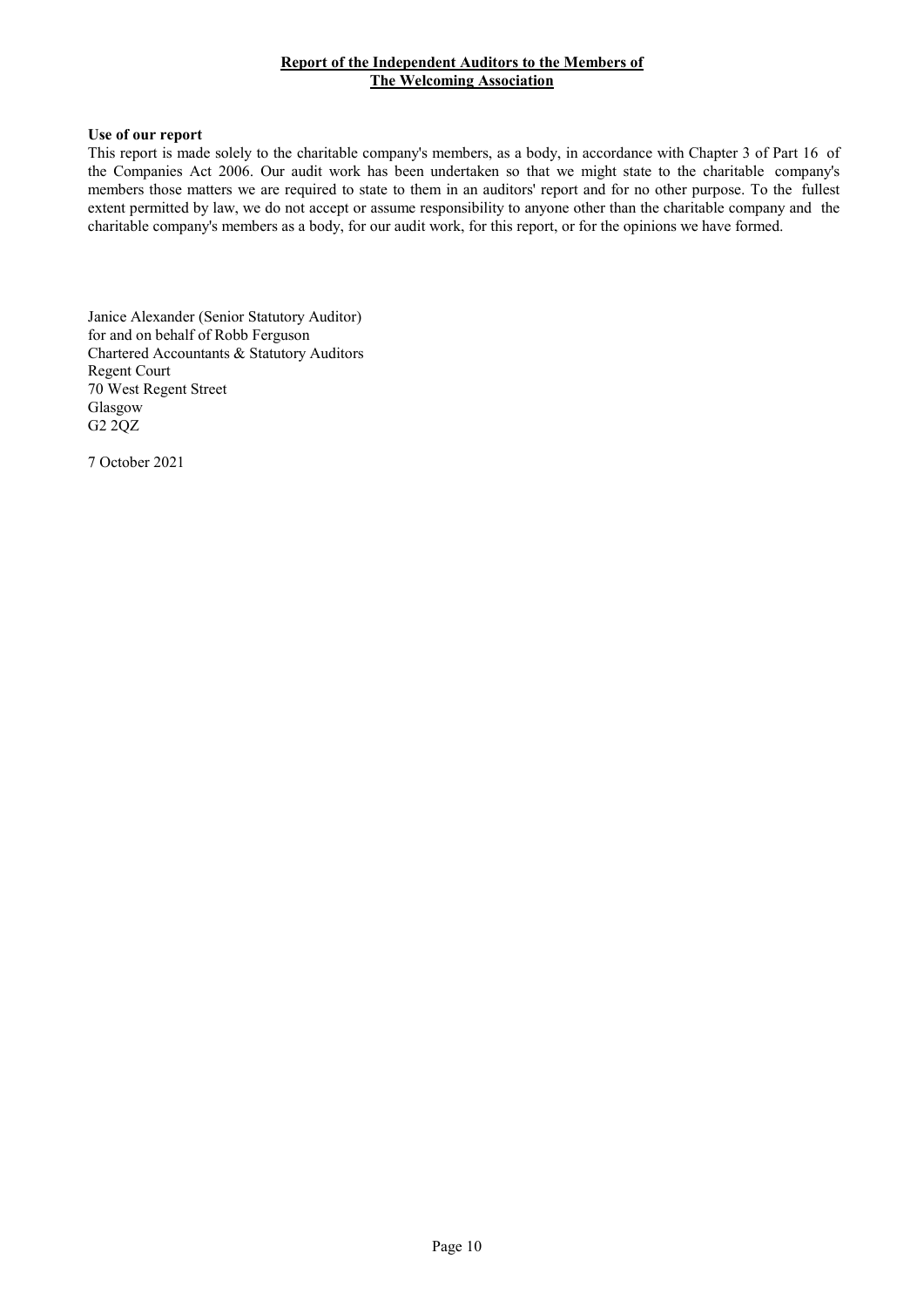# **Statement of Financial Activities** For The Year Ended 31 March 2021

|                                                                                | <b>Notes</b> | Unrestricted<br>funds<br>$\pounds$ | Restricted<br>funds<br>$\pounds$ | 2021<br><b>Total</b><br>funds<br>£ | 2020<br>Total<br>funds<br>$\pounds$ |
|--------------------------------------------------------------------------------|--------------|------------------------------------|----------------------------------|------------------------------------|-------------------------------------|
| <b>INCOME AND ENDOWMENTS FROM</b><br>Donations and legacies                    |              | 2,970                              | 1,428                            | 4,398                              | 12,400                              |
| <b>Charitable activities</b><br>Charitable activities                          |              | 20,545                             | 459,487                          | 480,032                            | 347,900                             |
| <b>Total</b>                                                                   |              | 23,515                             | 460,915                          | 484,430                            | 360,300                             |
| <b>EXPENDITURE ON</b><br><b>Charitable activities</b><br>Charitable activities |              | 25,085                             | 415,250                          | 440,335                            | 363,500                             |
| NET INCOME/(EXPENDITURE)                                                       |              | (1,570)                            | 45,665                           | 44,095                             | (3,200)                             |
| <b>Transfers between funds</b>                                                 | 11           | 9,011                              | (9,011)                          |                                    |                                     |
| Net movement in funds                                                          |              | 7,441                              | 36,654                           | 44,095                             | (3,200)                             |
| <b>RECONCILIATION OF FUNDS</b>                                                 |              |                                    |                                  |                                    |                                     |
| <b>Total funds brought forward</b>                                             |              | 92,450                             | 73,163                           | 165,613                            | 168,813                             |
| <b>TOTAL FUNDS CARRIED FORWARD</b>                                             |              | 99,891                             | 109,817                          | 209,708                            | 165,613                             |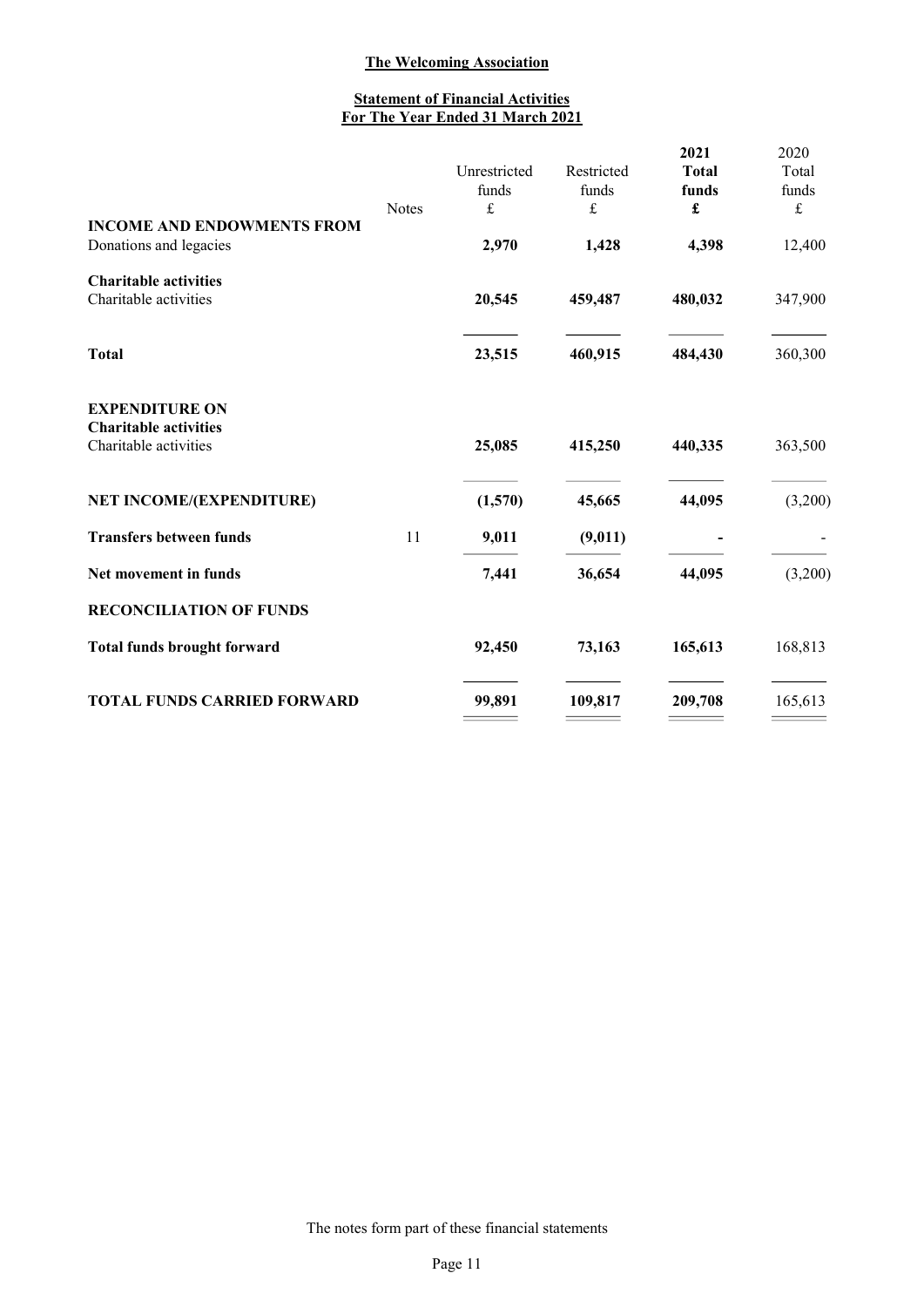# **Statement of Financial Position** 31 March 2021

|                                     |              |                       |                     | 2021                  | 2020           |
|-------------------------------------|--------------|-----------------------|---------------------|-----------------------|----------------|
|                                     |              | Unrestricted<br>funds | Restricted<br>funds | <b>Total</b><br>funds | Total<br>funds |
|                                     | <b>Notes</b> | $\pounds$             | $\pounds$           | £                     | $\pounds$      |
| <b>FIXED ASSETS</b>                 |              |                       |                     |                       |                |
| Tangible assets                     | 7            | 6,874                 |                     | 6,874                 | 6,153          |
| <b>CURRENT ASSETS</b>               |              |                       |                     |                       |                |
| Debtors                             | $8\,$        |                       | 59,284              | 59,284                | 78,557         |
| Cash at bank                        |              | 96,574                | 62,399              | 158,973               | 83,194         |
|                                     |              | 96,574                | 121,683             | 218,257               | 161,751        |
| <b>CREDITORS</b>                    |              |                       |                     |                       |                |
| Amounts falling due within one year | 9            | (3,556)               | (11, 867)           | (15, 423)             | (2,291)        |
| <b>NET CURRENT ASSETS</b>           |              | 93,018                | 109,816             | 202,834               | 159,460        |
|                                     |              |                       |                     |                       |                |
| <b>TOTAL ASSETS LESS CURRENT</b>    |              |                       |                     |                       |                |
| <b>LIABILITIES</b>                  |              | 99,892                | 109,816             | 209,708               | 165,613        |
| <b>NET ASSETS</b>                   |              | 99,892                | 109,816             | 209,708               | 165,613        |
|                                     |              |                       |                     |                       |                |
| <b>FUNDS</b>                        | 11           |                       |                     |                       |                |
| Unrestricted funds                  |              |                       |                     | 99,892                | 92,450         |
| Restricted funds                    |              |                       |                     | 109,816               | 73,163         |
| <b>TOTAL FUNDS</b>                  |              |                       |                     | 209,708               | 165,613        |

These financial statements have been prepared in accordance with the provisions applicable to charitable companies subject to the small companies regime.

The financial statements were approved by the Board of Trustees and authorised for issue on 7 October 2021 and were signed on its behalf by:

G Gibson - Trustee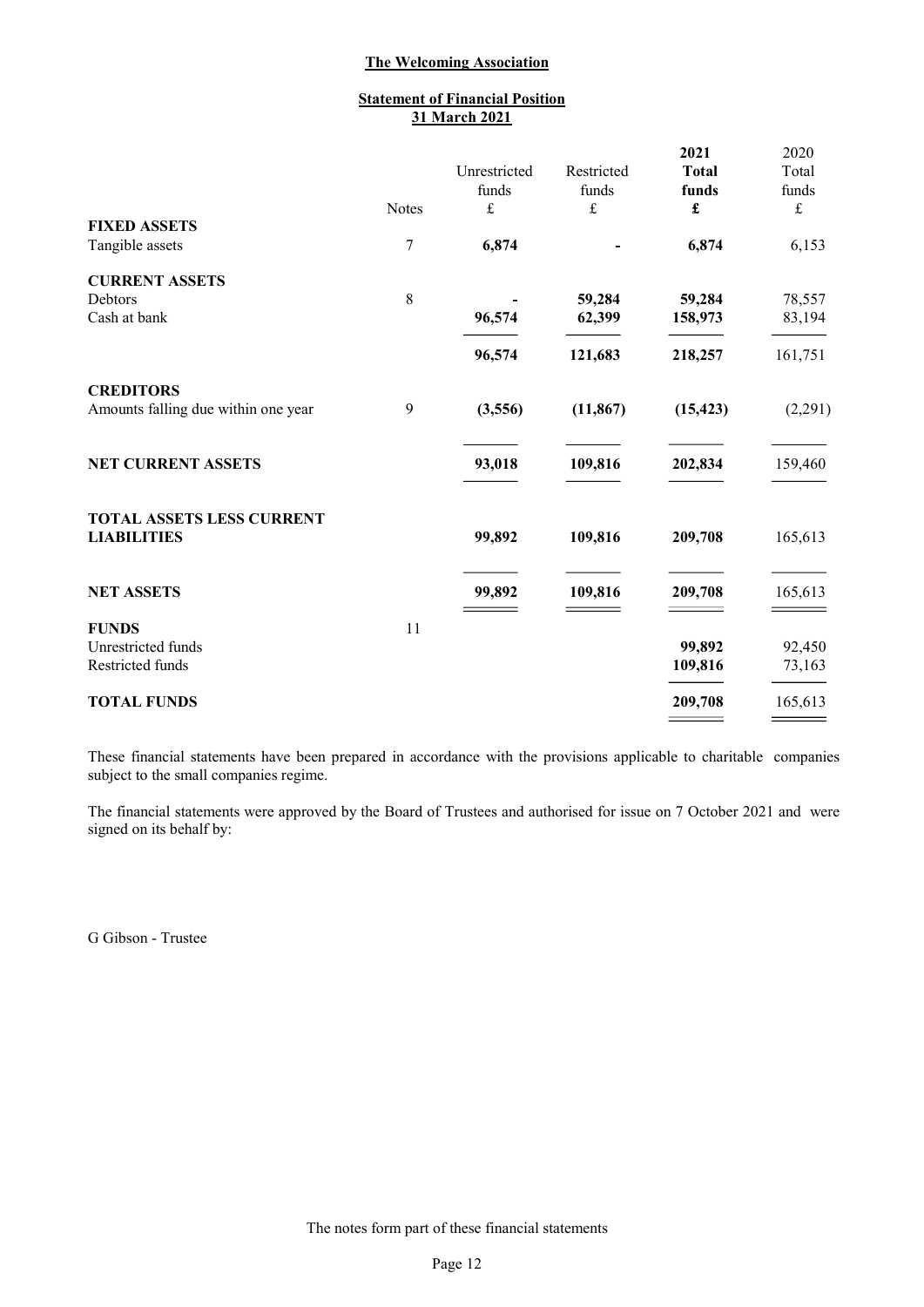# Notes to the Financial Statements For The Year Ended 31 March 2021

#### 1. ACCOUNTING POLICIES

#### Basis of preparing the financial statements

The financial statements of the charitable company, which is a public benefit entity under FRS 102, have been prepared in accordance with the Charities SORP (FRS 102) 'Accounting and Reporting by Charities: Statement of Recommended Practice applicable to charities preparing their accounts in accordance with the Financial Reporting Standard applicable in the UK and Republic of Ireland (FRS 102) (effective 1 January 2019)', Financial Reporting Standard 102 'The Financial Reporting Standard applicable in the UK and Republic of Ireland' and the Companies Act 2006. The financial statements have been prepared under the historical cost convention.

#### Going concern

In accordance with their responsibilities as directors, the directors have considered the appropriateness of the going concern basis for the preparation of the financial statements.

In common with other charitable organisations, the challenge is to secure and maintain adequate unrestricted reserves to enable the charitable company to continue its activities in the event of a decrease in funding, and the directors recognise this uncertainty due to the ongoing high demand for funding support across the third sector.

Current and future financial information is regularly monitored at Board level, based on projections, funding in place, and the organisation's previous track record of securing funding and delivery on projects. In addition, if funding were to decrease, the directors are confident that there are adequate unrestricted reserves and sufficient flexibility built in to the cost base to ensure that this would not be to the detriment of the continuity of the charitable company.

Accordingly, the directors have assessed the charitable company's ability to continue as a going concern and have reasonable expectation that the charitable company has adequate resources to continue in operational existence for the foreseeable future. Thus they continue to adopt the going concern basis of accounting in preparing these financial statements.

#### Income

All income is recognised in the Statement of Financial Activities once the charity has entitlement to the funds, it is probable that the income will be received and the amount can be measured reliably.

### Expenditure

Liabilities are recognised as expenditure as soon as there is a legal or constructive obligation committing the charity to that expenditure, it is probable that a transfer of economic benefits will be required in settlement and the amount of the obligation can be measured reliably. Expenditure is accounted for on an accruals basis and has been classified under headings that aggregate all cost related to the category. Where costs cannot be directly attributed to particular headings they have been allocated to activities on a basis consistent with the use of resources.

#### Tangible fixed assets

Depreciation is provided at the following annual rates in order to write off each asset over its estimated useful life.

Office equipment - 20% straight line

#### Taxation

The charity is exempt from corporation tax on its charitable activities.

#### Fund accounting

Unrestricted funds can be used in accordance with the charitable objectives at the discretion of the trustees.

Restricted funds can only be used for particular restricted purposes within the objects of the charity. Restrictions arise when specified by the donor or when funds are raised for particular restricted purposes.

Further explanation of the nature and purpose of each fund is included in the notes to the financial statements.

### Pensions

The charity operates a defined contribution pension scheme. Contributions are charges to the income and expenditure account as they become payable in accordance with the rules of the scheme.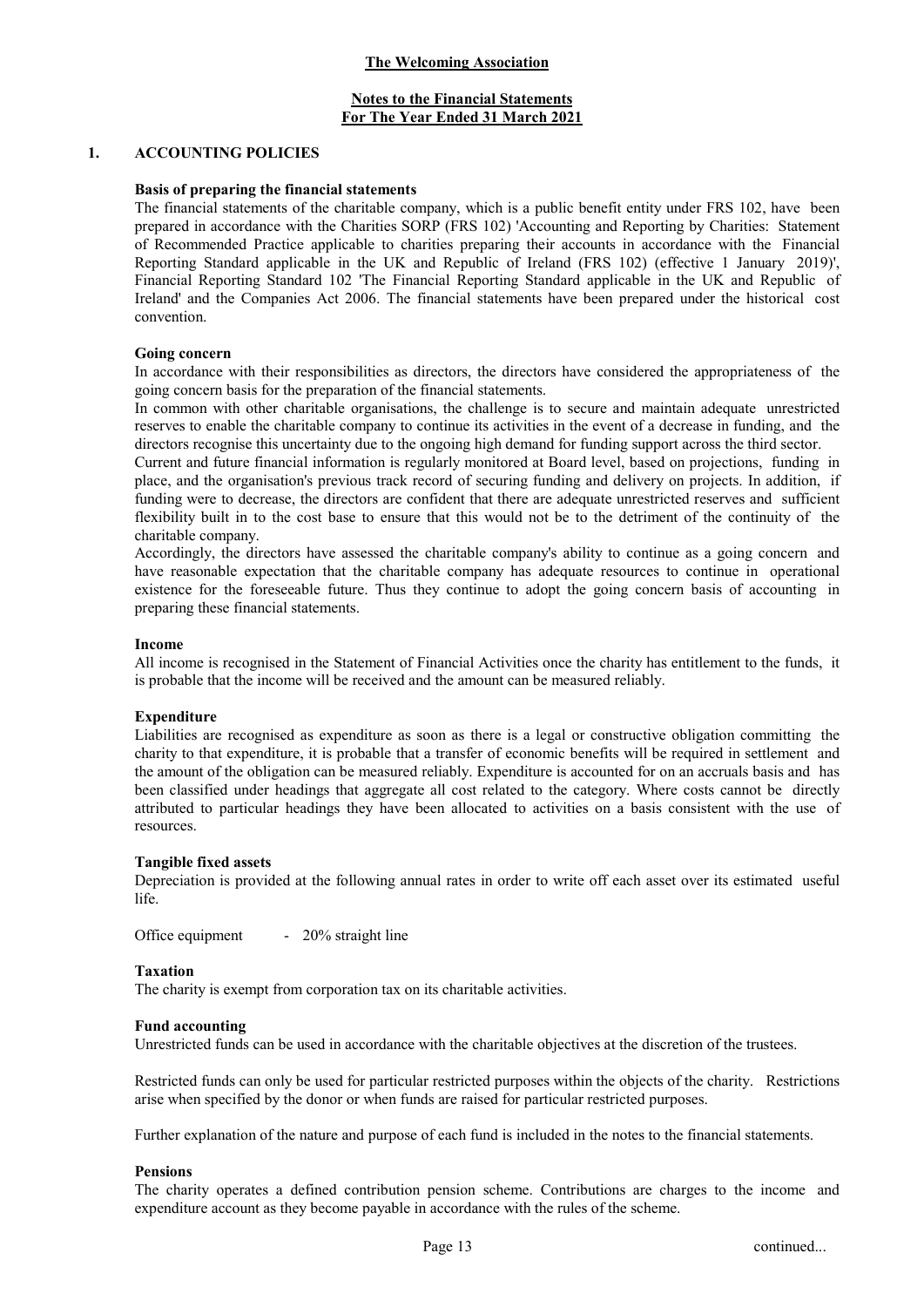# Notes to the Financial Statements - continued For The Year Ended 31 March 2021

### 1. ACCOUNTING POLICIES - continued

#### Accounting estimates

The directors do not consider there are any areas of the financial statement where significant judgements are being carried out.

#### Debtors

Debtors are recognised at the settlement amount due.

### **Creditors**

Creditors and provisions are recognised, at settlement amount, where the charity has a present obligation resulting from a past event, which is likely to result in the transfer of funds to a third party, and the amount due can be measured or estimated reliably.

#### Pensions

The charity operates a defined contribution pension scheme. Contributions are charges to the income and expenditure account as they become payable in accordance with the rules of the scheme.

### 2. NET INCOME/(EXPENDITURE)

Net income/(expenditure) is stated after charging/(crediting):

|    |                                                                                 | 2021                     | 2020                                 |
|----|---------------------------------------------------------------------------------|--------------------------|--------------------------------------|
|    |                                                                                 |                          |                                      |
|    | Depreciation - owned assets                                                     | 2,924                    | 3,281                                |
|    |                                                                                 |                          | $\overline{\phantom{iiiiiiiiiiiii}}$ |
| 3. | <b>AUDITORS' REMUNERATION</b>                                                   |                          |                                      |
|    |                                                                                 | 2021                     | 2020                                 |
|    |                                                                                 | £                        |                                      |
|    | Fees payable to the charity's auditors for the audit of the charity's financial |                          |                                      |
|    | statements                                                                      | 3,420                    |                                      |
|    |                                                                                 | the contract of the con- |                                      |

# 4. TRUSTEES' REMUNERATION AND BENEFITS

There were no trustees' remuneration or other benefits for the year ended 31 March 2021 nor for the year ended 31 March 2020.

#### Trustees' expenses

There were no trustees' expenses paid for the year ended 31 March 2021 nor for the year ended 31 March 2020.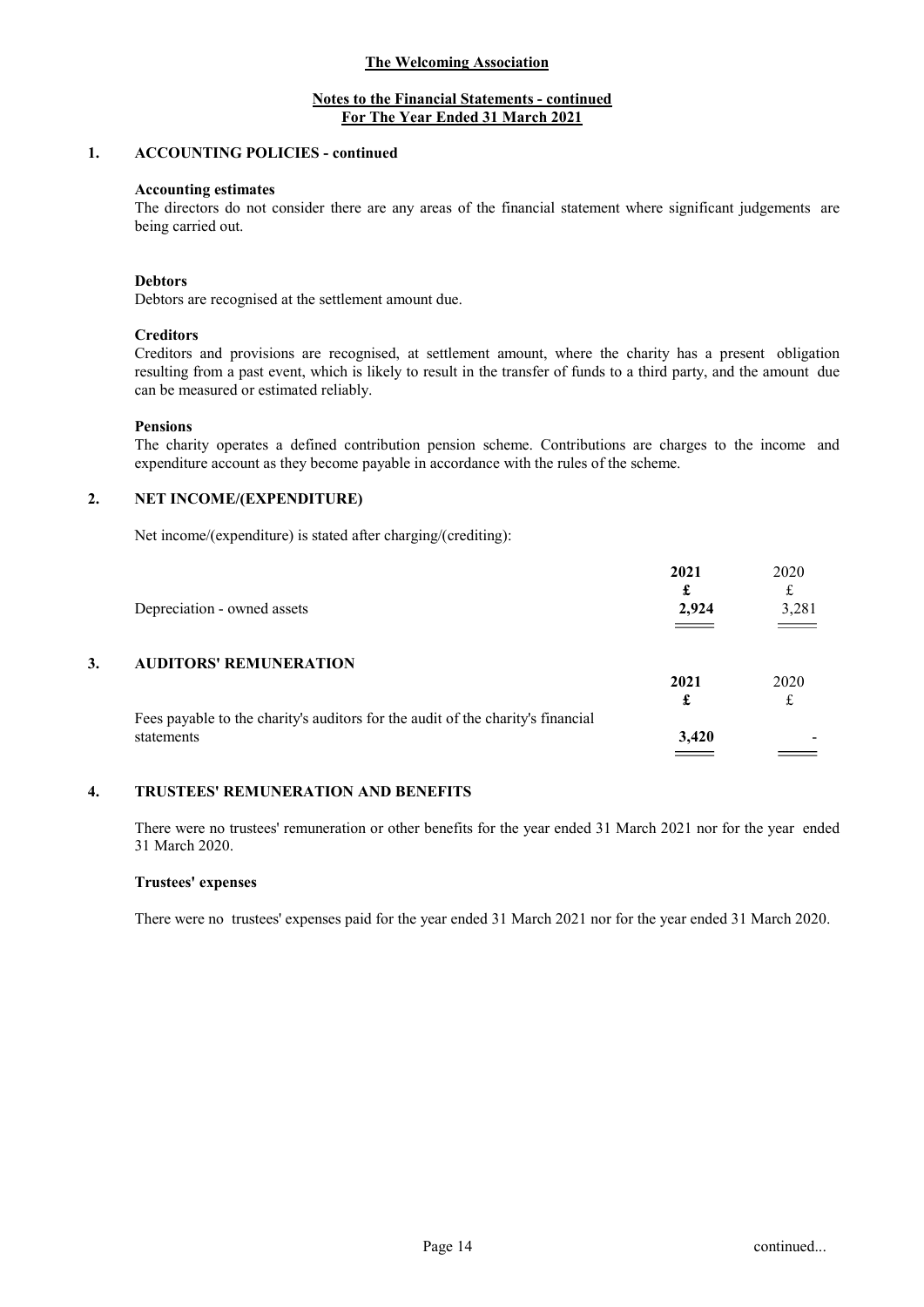# Notes to the Financial Statements - continued For The Year Ended 31 March 2021

# 5. STAFF COSTS

|                       | 2021    | 2020    |
|-----------------------|---------|---------|
|                       | £       |         |
| Wages and salaries    | 288,946 | 253,256 |
| Social security costs | 19,159  | 16,740  |
| Other pension costs   | 12,804  | 6,433   |
|                       | 320,909 | 276,429 |
|                       |         |         |

The amount of employee benefits received by key management personnel was £41,250 (2020: £38,625). During the year The Welcoming was supported by volunteers in a variety of roles including teachers, befrienders, group facilitators and helpers, home energy advisors, events assistants and creative artists.

The average monthly number of employees during the year was as follows:

|           | 2021 | 2020               |
|-----------|------|--------------------|
| Employees | 19.  | 13                 |
|           |      | $\hspace{1.5cm} =$ |

No employees received emoluments in excess of £60,000.

# 6. COMPARATIVES FOR THE STATEMENT OF FINANCIAL ACTIVITIES

|                                                       | Unrestricted<br>funds<br>$\pounds$ | Restricted<br>funds<br>$\pounds$ | Total<br>funds<br>$\pounds$ |
|-------------------------------------------------------|------------------------------------|----------------------------------|-----------------------------|
| <b>INCOME AND ENDOWMENTS FROM</b>                     |                                    |                                  |                             |
| Donations and legacies                                | 12,400                             |                                  | 12,400                      |
| <b>Charitable activities</b>                          |                                    |                                  |                             |
| Charitable activities                                 | 5,200                              | 342,700                          | 347,900                     |
|                                                       |                                    |                                  |                             |
| <b>Total</b>                                          | 17,600                             | 342,700                          | 360,300                     |
|                                                       |                                    |                                  |                             |
| <b>EXPENDITURE ON</b><br><b>Charitable activities</b> |                                    |                                  |                             |
| Charitable activities                                 | 16,355                             | 347,145                          | 363,500                     |
|                                                       |                                    |                                  |                             |
| <b>NET INCOME/(EXPENDITURE)</b>                       | 1,245                              | (4, 445)                         | (3,200)                     |
| <b>Transfers between funds</b>                        | 5,215                              | (5,215)                          |                             |
| Net movement in funds                                 | 6,460                              | (9,660)                          | (3,200)                     |
| <b>RECONCILIATION OF FUNDS</b>                        |                                    |                                  |                             |
| <b>Total funds brought forward</b>                    | 85,990                             | 82,823                           | 168,813                     |
| <b>TOTAL FUNDS CARRIED FORWARD</b>                    | 92,450                             | 73,163                           | 165,613                     |
|                                                       |                                    |                                  |                             |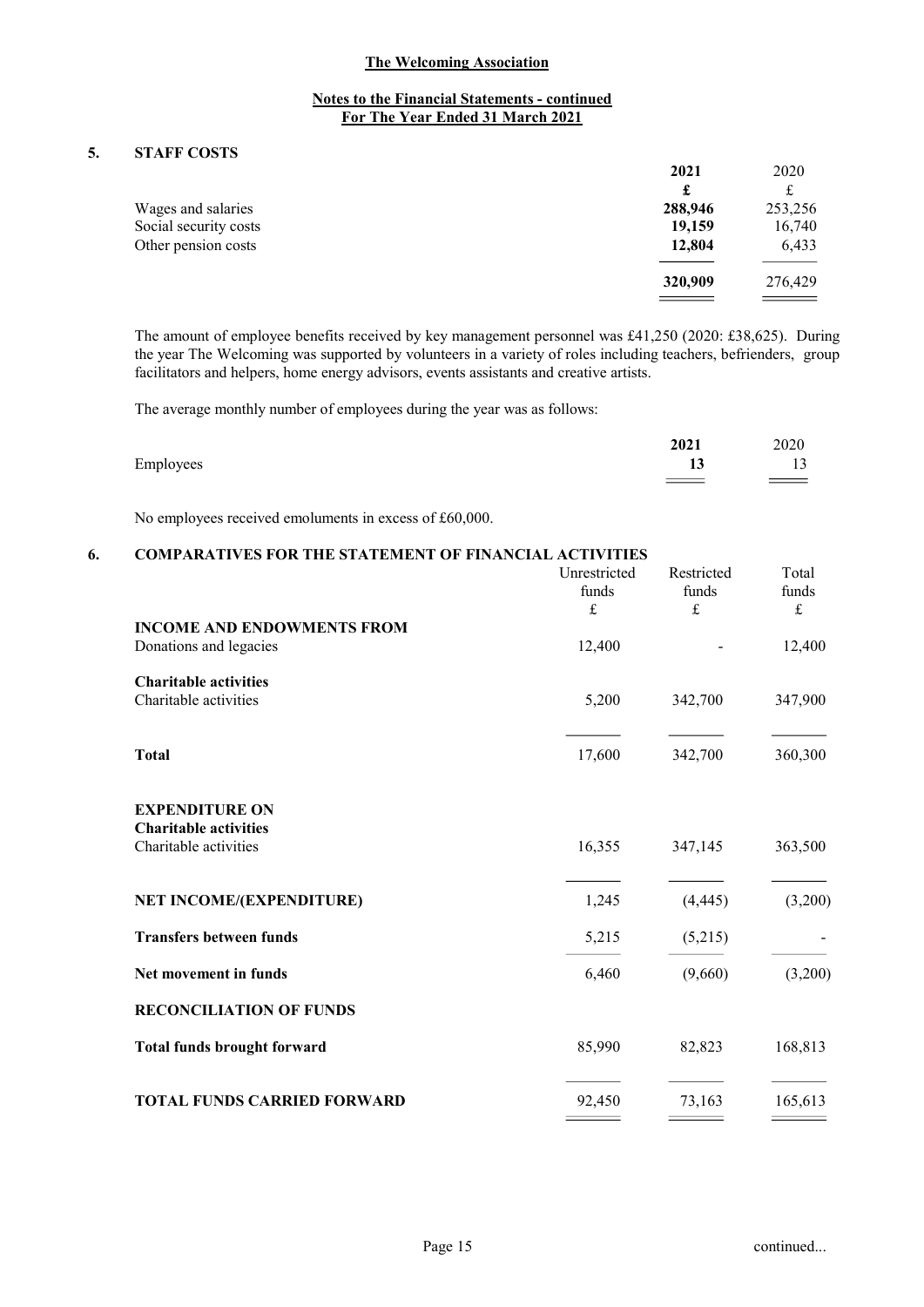# 7. TANGIBLE FIXED ASSETS

|    |                                              |      | Office       |
|----|----------------------------------------------|------|--------------|
|    |                                              |      | equipment    |
|    |                                              |      | £            |
|    | <b>COST</b>                                  |      |              |
|    | At 1 April 2020                              |      | 17,663       |
|    | Additions                                    |      | 3,645        |
|    | At 31 March 2021                             |      | 21,308       |
|    | <b>DEPRECIATION</b>                          |      |              |
|    | At 1 April 2020                              |      | 11,510       |
|    | Charge for year                              |      | 2,924        |
|    | At 31 March 2021                             |      | 14,434       |
|    | <b>NET BOOK VALUE</b>                        |      |              |
|    | At 31 March 2021                             |      | 6,874        |
|    | At 31 March 2020                             |      | 6,153        |
|    |                                              |      |              |
| 8. | DEBTORS: AMOUNTS FALLING DUE WITHIN ONE YEAR |      |              |
|    |                                              | 2021 | 2020         |
|    |                                              | f    | $\mathbf{f}$ |

|    | Prepayments and accrued income                        | 59,284 | 78,557 |
|----|-------------------------------------------------------|--------|--------|
| 9. | <b>CREDITORS: AMOUNTS FALLING DUE WITHIN ONE YEAR</b> | 2021   | 2020   |
|    |                                                       |        |        |
|    | Trade creditors                                       |        | 2,291  |
|    | Accruals and deferred income                          | 15,423 |        |
|    |                                                       | 15,423 | 2,291  |

# 10. LEASING AGREEMENTS

Minimum lease payments under non-cancellable operating leases fall due as follows:

|                 | 2021  | 2020    |
|-----------------|-------|---------|
|                 | £     | £       |
| Within one year | 1,403 | 12,625  |
|                 |       | $=$ $=$ |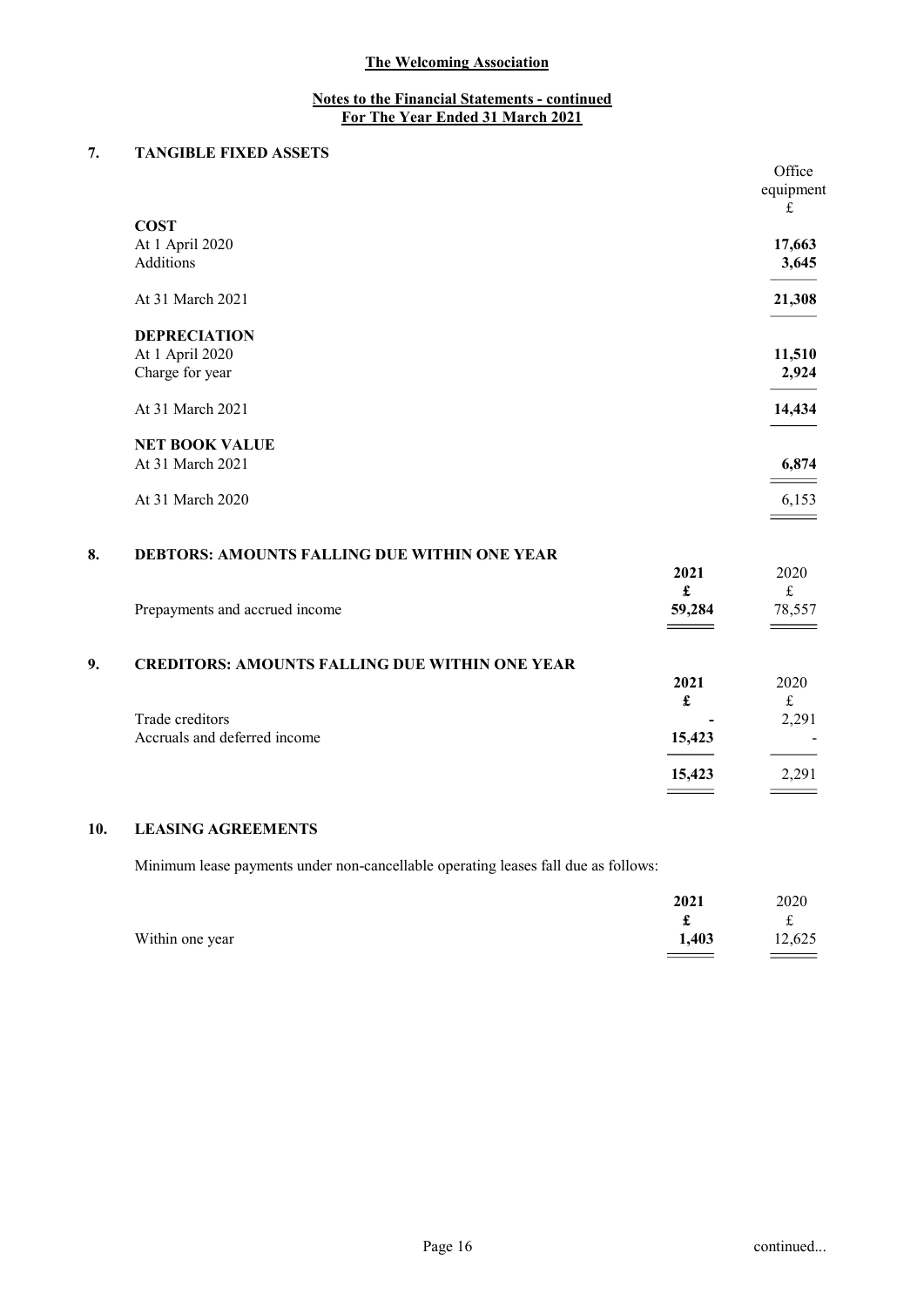# 11. MOVEMENT IN FUNDS

|                                    |           | Net       | Transfers |         |
|------------------------------------|-----------|-----------|-----------|---------|
|                                    |           | movement  | between   | At      |
|                                    | At 1.4.20 | in funds  | funds     | 31.3.21 |
|                                    | £         | £         | £         | £       |
| <b>Unrestricted funds</b>          |           |           |           |         |
| General fund                       | 86,297    | 1,355     | 5,366     | 93,018  |
| Fixed assets fund                  | 6,153     | (2, 924)  | 3,645     | 6,874   |
|                                    | 92,450    | (1,569)   | 9,011     | 99,892  |
| <b>Restricted funds</b>            |           |           |           |         |
| <b>Tudor Trust</b>                 | 6,723     | 9,292     |           | 16,015  |
| CEC Syrian Resettlement Programme  | 2,035     | 7,556     |           | 9,591   |
| Health Inequalities Programme      | 3,972     | 9,334     |           | 13,306  |
| <b>Big Lottery</b>                 | 16,848    | 12,106    |           | 28,954  |
| <b>Big Bike Revival</b>            | 800       | (674)     | (126)     |         |
| Corra Foundation                   | 1,362     |           | (1, 362)  |         |
| Edinburgh Lothian Greenspace       | 68        |           | (68)      |         |
| <b>Edinburgh Airport Community</b> | 744       |           | (744)     |         |
| English UK Limited                 | 1,480     |           | (1,480)   |         |
| Henry Smith Charity                | 35,307    | (12, 439) |           | 22,868  |
| Scottish Refugee Council           |           | 46        |           | 46      |
| Welcoming Choir                    | 3,824     | (2,825)   | (999)     |         |
| <b>Equality Fund</b>               |           | 3,077     |           | 3,077   |
| Community Jobs Scotland            |           | (2,616)   | 2,616     |         |
| Climate Challenge Fund             |           | 8,512     |           | 8,512   |
| Covid-19 Emergency Fund            |           | 11,777    | (11, 777) |         |
| Immediate Priorities Fund          |           | (1,997)   | 1,997     |         |
| Roberton Trust                     |           | (2,932)   | 2,932     |         |
| SRC Covid Response Fund            |           | 2,230     |           | 2,230   |
| Welbeing Fund                      |           | 4,417     |           | 4,417   |
| <b>St Giles</b>                    |           | 800       |           | 800     |
|                                    | 73,163    | 45,664    | (9,011)   | 109,816 |
| <b>TOTAL FUNDS</b>                 | 165,613   | 44,095    |           | 209,708 |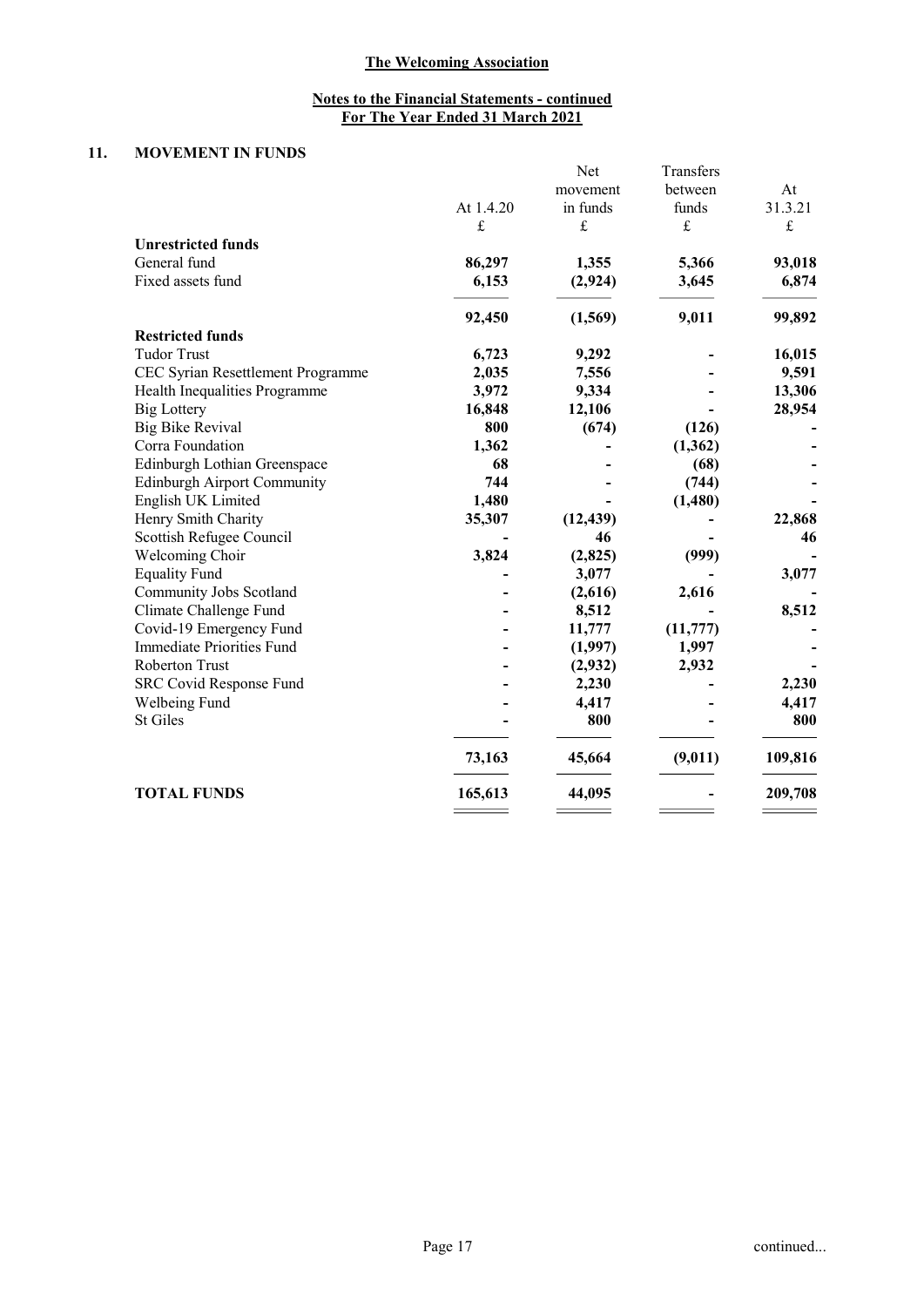# 11. MOVEMENT IN FUNDS - continued

Net movement in funds, included in the above are as follows:

|                                   | Incoming<br>resources | Resources<br>expended | Movement<br>in funds |
|-----------------------------------|-----------------------|-----------------------|----------------------|
|                                   | £                     | £                     | $\pounds$            |
| <b>Unrestricted funds</b>         |                       |                       |                      |
| General fund                      | 23,515                | (22,160)              | 1,355                |
| Fixed assets fund                 |                       | (2,924)               | (2, 924)             |
|                                   | 23,515                | (25,084)              | (1,569)              |
| <b>Restricted funds</b>           |                       |                       |                      |
| <b>Tudor Trust</b>                | 55,333                | (46, 041)             | 9,292                |
| CEC Syrian Resettlement Programme | 30,600                | (23, 044)             | 7,556                |
| Health Inequalities Programme     | 15,169                | (5,835)               | 9,334                |
| <b>Big Lottery</b>                | 60,611                | (48, 505)             | 12,106               |
| <b>Big Bike Revival</b>           |                       | (674)                 | (674)                |
| Henry Smith Charity               | 19,350                | (31,789)              | (12, 439)            |
| Scottish Refugee Council          | 606                   | (560)                 | 46                   |
| Welcoming Choir                   |                       | (2,825)               | (2,825)              |
| <b>Equality Fund</b>              | 60,204                | (57, 127)             | 3,077                |
| Community Jobs Scotland           | 4,395                 | (7, 011)              | (2,616)              |
| <b>CCAF</b>                       | 3,100                 | (3,100)               |                      |
| Climate Challenge Fund            | 93,941                | (85, 429)             | 8,512                |
| Covid-19 Emergency Fund           | 38,500                | (26, 723)             | 11,777               |
| Immediate Priorities Fund         | 36,156                | (38, 153)             | (1,997)              |
| Roberton Trust                    | 7,500                 | (10, 432)             | (2,932)              |
| <b>SRC Covid Response Fund</b>    | 4,812                 | (2,582)               | 2,230                |
| Welbeing Fund                     | 29,210                | (24,793)              | 4,417                |
| <b>St Giles</b>                   | 1,428                 | (628)                 | 800                  |
|                                   | 460,915               | (415, 251)            | 45,664               |
| <b>TOTAL FUNDS</b>                | 484,430               | (440, 335)            | 44,095               |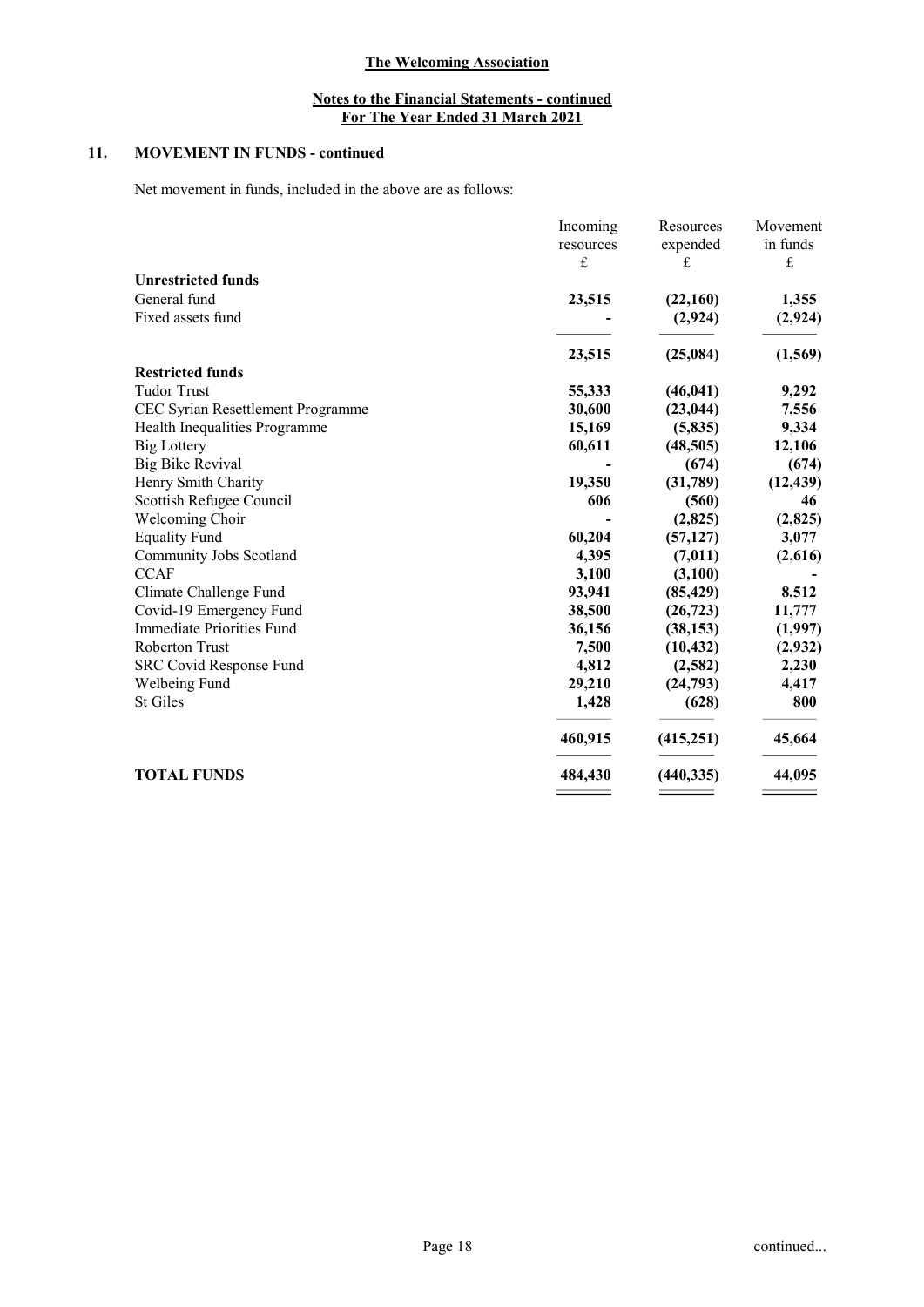# 11. MOVEMENT IN FUNDS - continued

# Comparatives for movement in funds

|                                    |            | Net      | Transfers   |           |
|------------------------------------|------------|----------|-------------|-----------|
|                                    |            | movement | between     | At        |
|                                    | At 1.4.19  | in funds | funds       | 31.3.20   |
|                                    | $\frak{L}$ | £        | $\mathbf f$ | $\pounds$ |
| <b>Unrestricted funds</b>          |            |          |             |           |
| General fund                       | 79,222     | 4,526    | 2,549       | 86,297    |
| Fixed assets fund                  | 6,768      | (3,281)  | 2,666       | 6,153     |
|                                    | 85,990     | 1,245    | 5,215       | 92,450    |
| <b>Restricted funds</b>            |            |          |             |           |
| <b>Tudor Trust</b>                 | 2,853      | 3,870    |             | 6,723     |
| CEC Syrian Resettlement Programme  | 11,837     | (8, 878) | (924)       | 2,035     |
| Health Inequalities Programme      | 2,260      | 2,905    | (1,193)     | 3,972     |
| <b>Big Lottery</b>                 | 17,622     | 583      | (1, 357)    | 16,848    |
| <b>Big Bike Revival</b>            |            | 800      |             | 800       |
| Corra Foundation                   | 4,350      | (2,988)  |             | 1,362     |
| Edinburgh Lothian Greenspace       | 500        | (432)    |             | 68        |
| <b>Edinburgh Airport Community</b> | 948        | (204)    |             | 744       |
| English UK Limited                 |            | 1,480    |             | 1,480     |
| Henry Smith Charity                |            | 35,307   |             | 35,307    |
| Welcoming Choir                    |            | 3,824    |             | 3,824     |
| <b>Equality Fund</b>               | 2,157      | (3,392)  | 1,235       |           |
| Gordon Fraser Trust                | 557        | (557)    |             |           |
| Paul Hamlyn Foundation             | 37,244     | (35,587) | (1,657)     |           |
| Skyscanner Community Fund          | 836        | (836)    |             |           |
| University of Edinburgh            | 1,659      | (1,659)  |             |           |
| <b>Black History month</b>         |            | (230)    | 230         |           |
| Climate Challenge Fund             |            | 1,549    | (1, 549)    |           |
|                                    | 82,823     | (4, 445) | (5,215)     | 73,163    |
| <b>TOTAL FUNDS</b>                 | 168,813    | (3,200)  |             | 165,613   |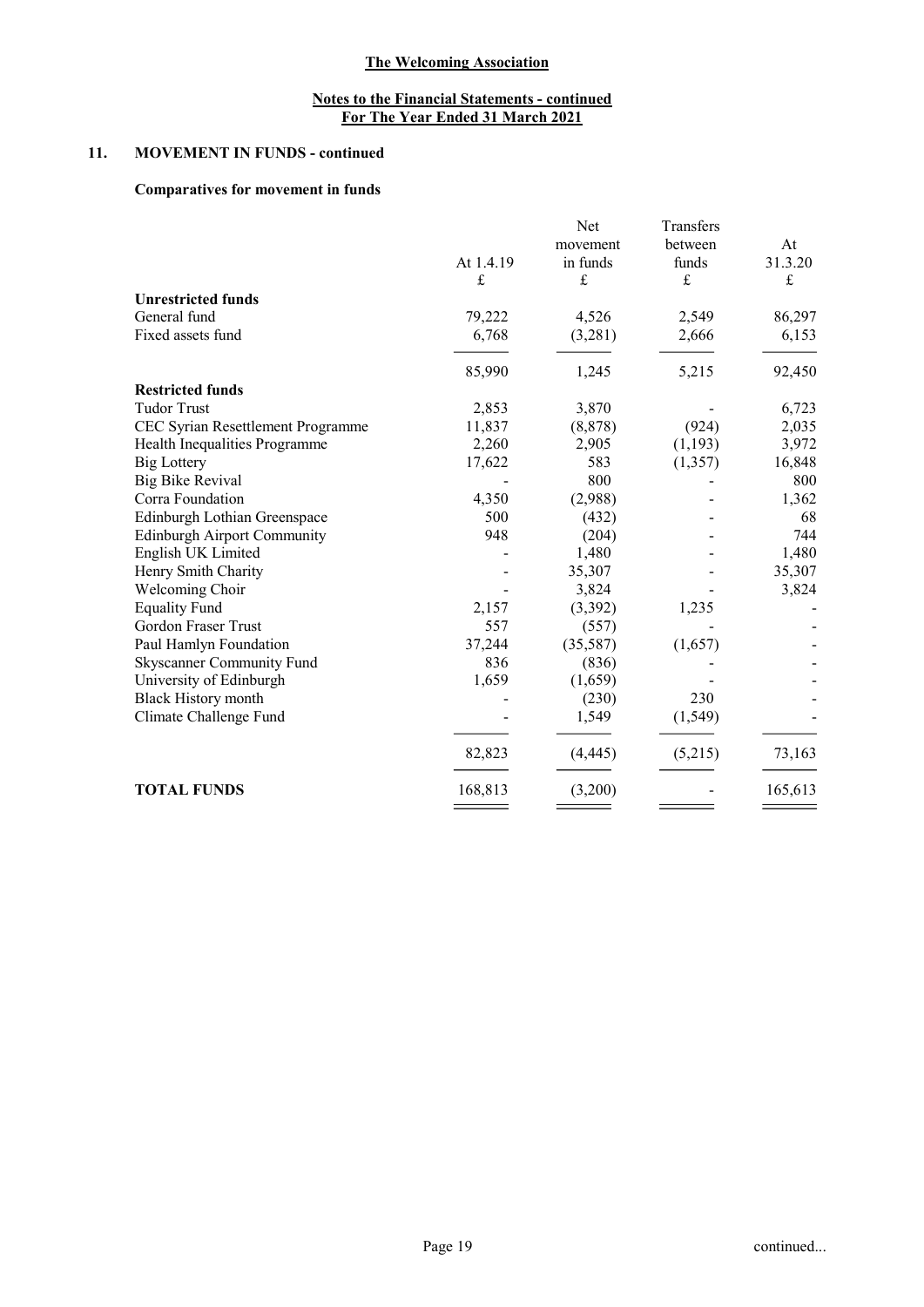# 11. MOVEMENT IN FUNDS - continued

Comparative net movement in funds, included in the above are as follows:

|                                    | Incoming  | Resources     | Movement                |
|------------------------------------|-----------|---------------|-------------------------|
|                                    | resources | expended<br>£ | in funds<br>$\mathbf f$ |
|                                    | $\pounds$ |               |                         |
| <b>Unrestricted funds</b>          |           |               |                         |
| General fund                       | 17,600    | (13,074)      | 4,526                   |
| Fixed assets fund                  |           | (3,281)       | (3,281)                 |
|                                    | 17,600    | (16,355)      | 1,245                   |
| <b>Restricted funds</b>            |           |               |                         |
| <b>Tudor Trust</b>                 | 33,334    | (29, 464)     | 3,870                   |
| CEC Syrian Resettlement Programme  | 61,200    | (70,078)      | (8, 878)                |
| Health Inequalities Programme      | 15,461    | (12, 556)     | 2,905                   |
| <b>Big Lottery</b>                 | 39,348    | (38, 765)     | 583                     |
| <b>Big Bike Revival</b>            | 800       |               | 800                     |
| Corra Foundation                   |           | (2,988)       | (2,988)                 |
| Edinburgh Lothian Greenspace       |           | (432)         | (432)                   |
| <b>Edinburgh Airport Community</b> |           | (204)         | (204)                   |
| English UK Limited                 | 2,000     | (520)         | 1,480                   |
| Henry Smith Charity                | 37,000    | (1,693)       | 35,307                  |
| Welcoming Choir                    | 3,950     | (126)         | 3,824                   |
| <b>Equality Fund</b>               | 60,000    | (63, 392)     | (3,392)                 |
| Gordon Fraser Trust                |           | (557)         | (557)                   |
| Paul Hamlyn Foundation             |           | (35,587)      | (35,587)                |
| Skyscanner Community Fund          |           | (836)         | (836)                   |
| University of Edinburgh            |           | (1,659)       | (1,659)                 |
| Community Jobs Scotland            | 7,555     | (7, 555)      |                         |
| Scottish Rufugee Council           | 410       | (410)         |                         |
| <b>Black History month</b>         | 710       | (940)         | (230)                   |
| Climate Challenge Fund             | 80,932    | (79, 383)     | 1,549                   |
|                                    | 342,700   | (347, 145)    | (4, 445)                |
| <b>TOTAL FUNDS</b>                 | 360,300   | (363,500)     | (3,200)                 |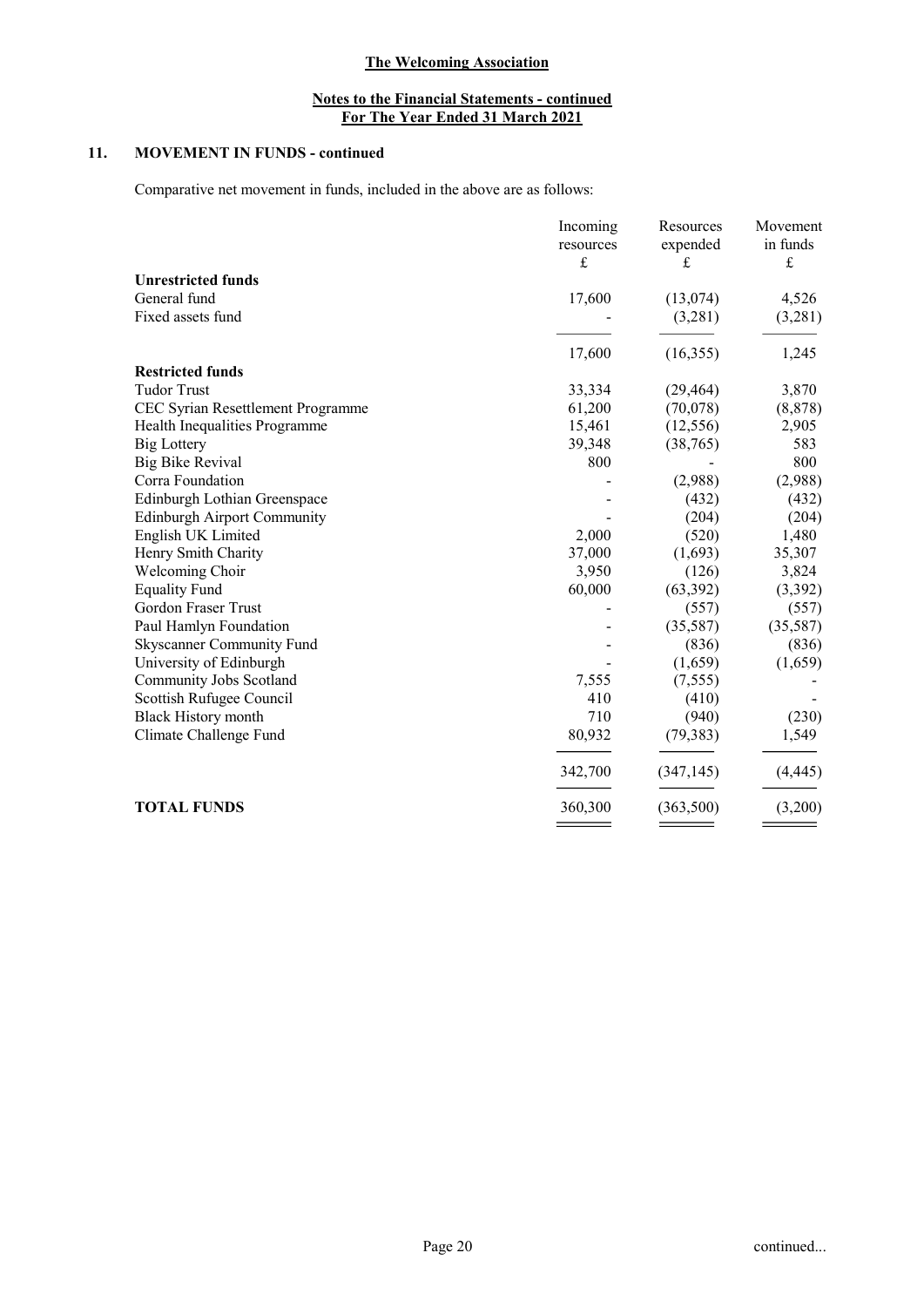# Notes to the Financial Statements - continued For The Year Ended 31 March 2021

## 11. MOVEMENT IN FUNDS - continued

#### Notes to the funds:

The Fixed Assets fund - this corresponds to the net book value of the tangible fixed assets. Depreciation and the cost of disposals is charges to the fund and the cost of fixed assets purchased it transferred into the fund.

Tudor Trust - funding towards the costs of the Director and Deputy Director.

CEC Syrian Resettlement Programme - funding from the City of Edinburgh Council to run and develop the Life Skills for Living and Working in Scotland programme and to develop and deliver a programme of cultural integration activities for the newly arrived Syrian refugee communities.

Health Inequalities Programme - previously City of Edinburgh Council Health Inequalities Programme - now Edinburgh Integration Joint Board funding which covers the salary and costs of a part-time Health and Wellbeing Coordinator.

Big Lottery - Welcoming Friendship befriending programme to support the social integration of migrants and refugees in Edinburgh.

Big Bike Revival - grant to fund cycling activities.

Corra Foundation - funding from the Welcoming Women's cafés.

Edinburgh Lothian Greenspace - funding for costs involved in the Gardening project.

Edinburgh Airport Community - grant to support the development of the Welcoming Food Growing project including purchasing equipment and starter kits.

English UK Limited - To support and promote the provision of ESOL classes and activities to members of The Welcoming Association.

Henry Smith Charity - Welcoming Friendship befriending programme to support the social integration of migrants and refugees in Edinburgh.

Welcoming Choir - University of Edinburgh grant for a sessional worker to lead the Welcoming's choir.

Equality Fund - Scottish Government Grant from the Promoting Equality and Cohesion Fund to help newly arrived migrants and refugees in Edinburgh.

Scottish Refugee Council - funding for costs associated with Refugee Festival.

Climate Challenge Fund - grant awarded as part of their 'Welcoming a Greener Future' project for community Engagement and Integration, Home Energy Saving and Renewal programmes.

SRC Covid Response Fund - To tackle isolation and technological poverty caused by the pandemic by providing ESOL home learning materials.

Wellbeing Fund - To deliver online health and wellbeing support and activities to members of The Welcoming Association during the pandemic.

St Giles - Financial support provided to enable The Welcoming to have a Hardship Fund open to those members in greatest need of household items and clothing.

Transfers into restricted funds represent general funds used to further activity.

Transfers from restricted funds represent the cost of fixed assets purchased, contributions towards overhead costs and prior year restatement of unrestricted funding.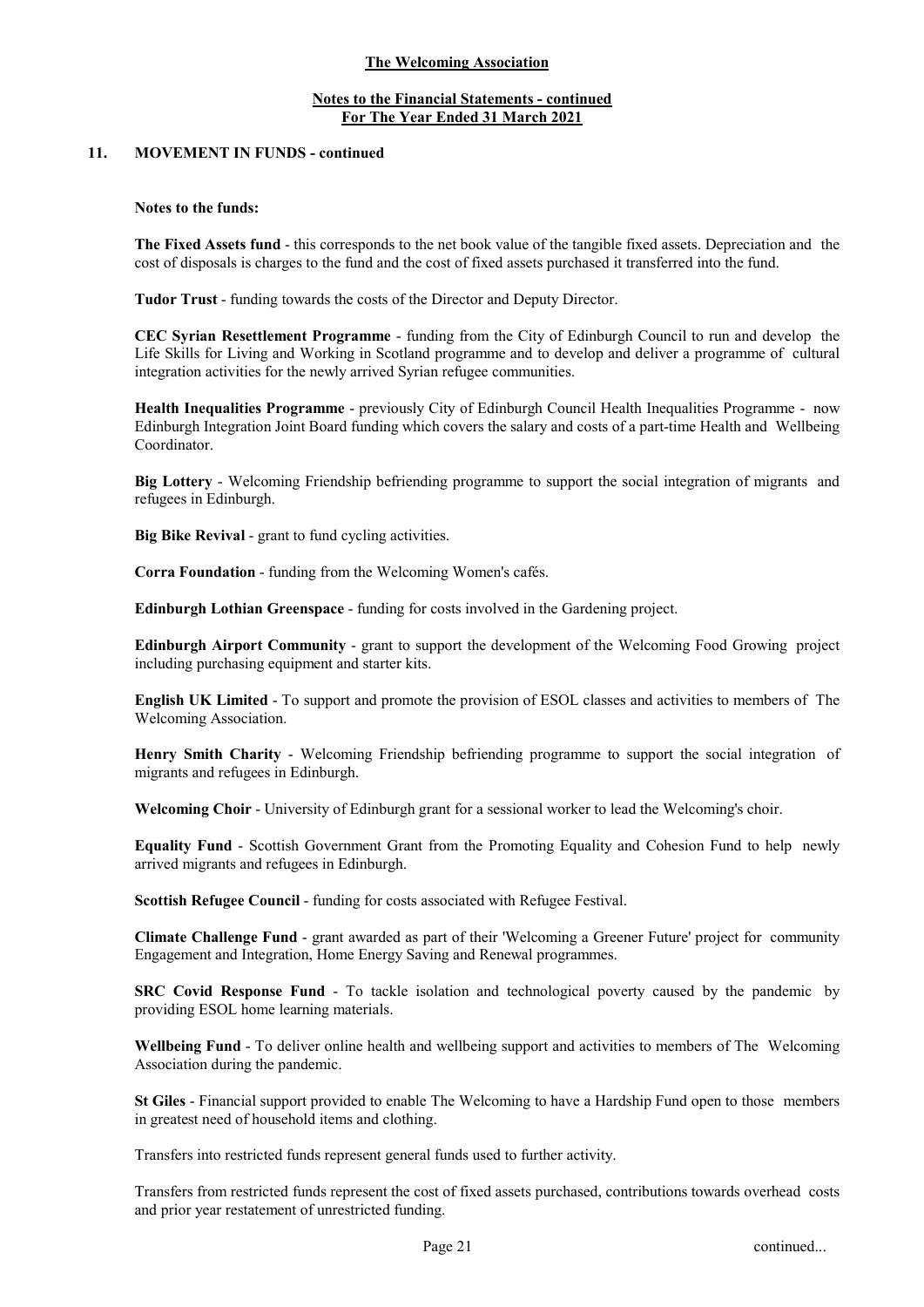# 12. RELATED PARTY DISCLOSURES

There were no related party transactions for the year ended 31 March 2021.